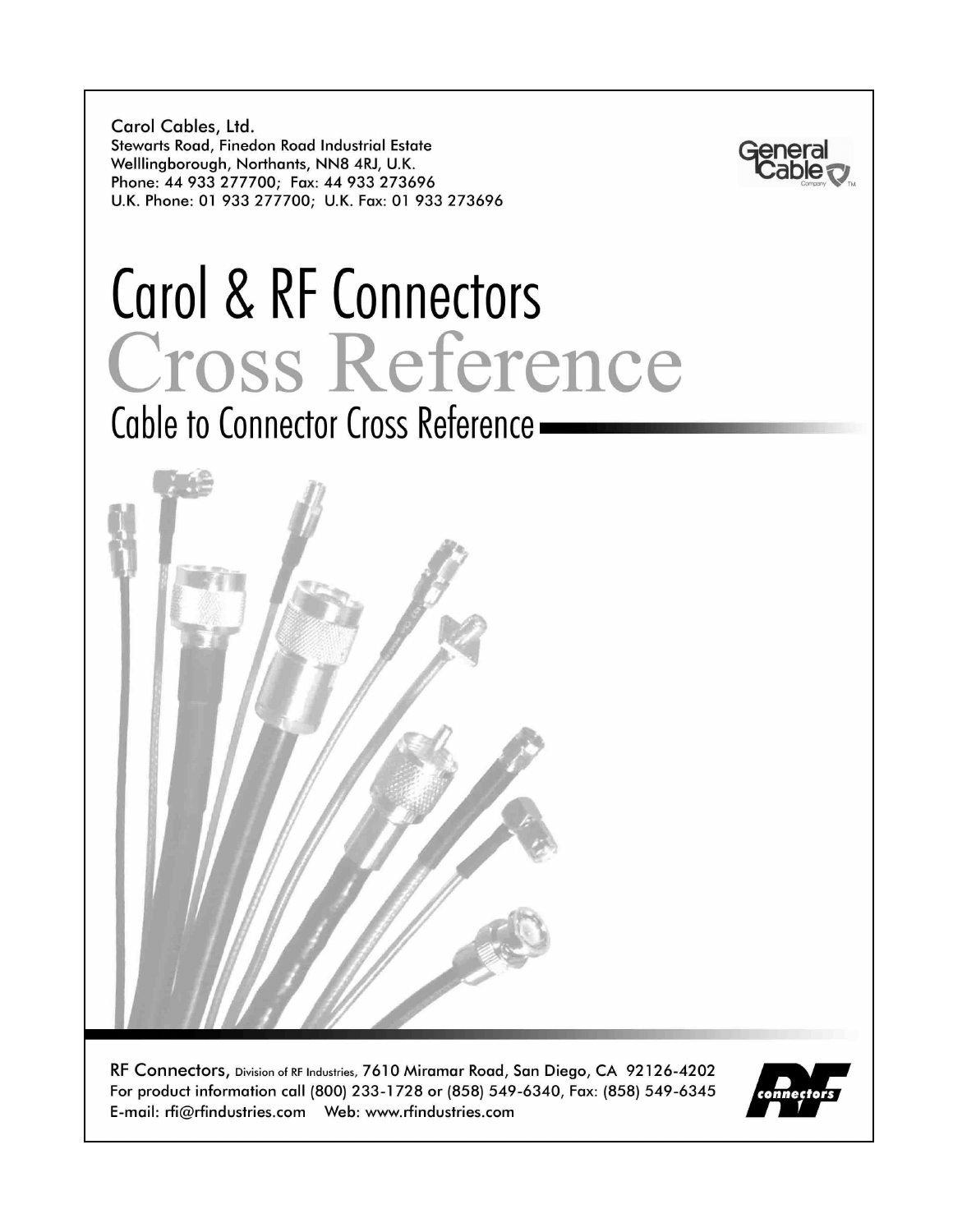# **HOW TO USE THIS MANUAL**

This manual is organized first by Carol Cable groups and second by the types of RFI connectors available for those groups. The connectors are divided into subgroups by type.

Each connector listing contains the RFI part number, the description and the materials used for each connector. The materials listings consist of the body, shell, pin/contact, and dielectric.

The Cable Number Locator below is supplied for easy cross-referencing by cable number to page number. Please see the Example below.

#### *Example:*

*You need to know if RFI has an N Male Clamp Solder Plug for Carol C5770.* 

*Refer to the table below for Carol C5770. Go to page 8. Under the heading for Carol C1110, C1112, C1135, C1161, C1162, C1163, C1164, C1165, C5755, C5770, C6141, C6144, C6201 you will find RFN-1904-1N and RFN-1904-1S.* 

From the description and the materials information you are able to determine if one of these connectors works for your application. The legend at the top of page two explains the material codes used in this manual.

**Part numbers with an \* are special order only.** If you have special requirements, please contact RF Industries' sales department for assistance.

| <b>Cable</b><br># | Page # | <b>Cable</b><br># | Page #         | <b>Cable</b><br># | Page # | <b>Cable</b><br># | Page # | <b>Cable</b><br># | Page #         |
|-------------------|--------|-------------------|----------------|-------------------|--------|-------------------|--------|-------------------|----------------|
| C0990             | 9      | C1156             | 2              | C1192             | 10     | C5761             | 11     | C6102             | 6              |
| C1100             | 6      | C <sub>1157</sub> | $\overline{2}$ | C1198             | 10     | C <sub>5770</sub> | 8      | C6113             | 6              |
| C1102             | 9      | C <sub>1158</sub> | 12             | C1199             | 10     | C5774             | 11     | C6141             | 8              |
| C1103             | 9      | C1160             | 12             | C3500             | 9      | C5775             | 11     | C6144             | 8              |
| C1104             | 6      | C1161             | 8              | C3520             | 9      | C5776             | 11     | C6151             | 4              |
| C1106             | 6      | C1162             | 8              | C3521             | 11     | C5777             | 11     | C6152             | 4              |
| C1108             | 12     | C1163             | 8              | C3523             | 11     | C5779             | 4      | C6153             | 4              |
| C1109             | 9      | C1164             | 8              | C5011             | 11     | C5802             | 11     | C6154             | 4              |
| C1110             | 8      | C1165             | 8              | C <sub>5015</sub> | 10     | C5804             | 11     | C6161             | 9              |
| C1112             | 8      | C1166             | 4              | C5025             | 11     | C5814             | 11     | C6176             | $\overline{2}$ |
| C1113             | 9      | C1172             | 4              | C5029             | 11     | C5820             | 11     | C6178             | 9              |
| C1116             | 4      | C1174             | 4              | C5034             | 11     | C5822             | 11     | C6179             | 9              |
| C1117             | 4      | C1176             | 9              | C5039             | 11     | C5824             | 11     | C6181             | 10             |
| C1135             | 8      | C1178             | 4              | C5041             | 11     | C5826             | 11     | C6182             | 10             |
| C1142             | 9      | C1180             | 10             | C5043             | 11     | C5834             | 9      | C6201             | 8              |
| C1152             | 9      | C1188             | 4              | C5045             | 4      | C5836             | 8      | C8005             | 8              |
| C1154             | 9      | C1190             | 10             | C <sub>5755</sub> | 8      | C5842             | 9      | C8025             | 9              |
| C1155             | 4      | C1191             | 10             | C5760             | 11     | C5844             | 9      | C8027             | 9              |

## **Cable Number Locator**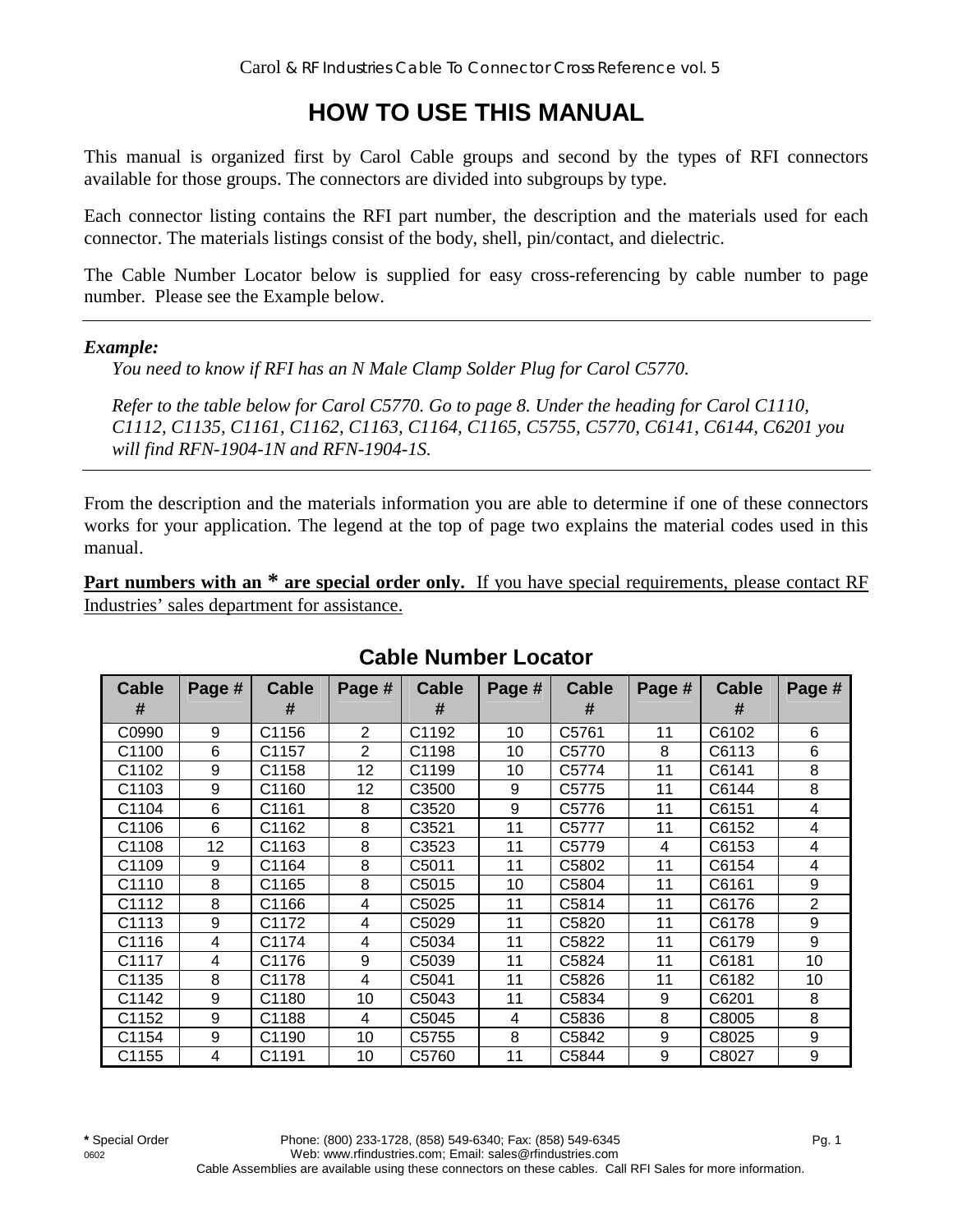*The information found in this guide was compiled using specifications that were current at the time of compilation. Please note that manufacturer's specifications are subject to change without notice. We therefore suggest that after using this guide to make your initial connector selections, you should obtain the latest product specifications from this cable manufacturer and RF Industries.* 

# **Carol & RF INDUSTRIES CABLE TO CONNECTOR CROSS REFERENCE**

| Legend                                                                                 |                             |            |                                    |  |  |  |  |  |  |
|----------------------------------------------------------------------------------------|-----------------------------|------------|------------------------------------|--|--|--|--|--|--|
| <b>PIN/CONTACT</b><br><b>BODY PLATING</b><br><b>SHELL PLATING</b><br><b>DIELECTRIC</b> |                             |            |                                    |  |  |  |  |  |  |
| C - Chrome                                                                             | C - Black Chrome            | G - Gold   | <b>B</b> - Bakelite, Dap, Phenolic |  |  |  |  |  |  |
| G - Gold                                                                               | G - Gold                    | N - Nickel | D - Delrin, Polypropylene          |  |  |  |  |  |  |
| N - Nickel                                                                             | N - Nickel                  | S - Silver | T-PTFE                             |  |  |  |  |  |  |
| S - Silver                                                                             | S - Silver                  |            |                                    |  |  |  |  |  |  |
| <b>SS - Stainless Steel</b>                                                            | <b>SS - Stainless Steel</b> |            |                                    |  |  |  |  |  |  |

# **Carol C1156, C1157, C6176**

| <b>PART NUMBER</b> | <b>DESCRIPTION</b>                                         | <b>BODY</b>  | <b>SHELL</b>   | P/C         | <b>DIE</b>              |
|--------------------|------------------------------------------------------------|--------------|----------------|-------------|-------------------------|
|                    | 1.0/2.3                                                    |              |                |             |                         |
| RF123-7000-B       | 1.0/2.3 Series Male Snap-On Crimp Plug                     | N            | $\overline{a}$ | G           | $\mathsf{T}$            |
| RF123-7001-B       | 1.0/2.3 Series Male Slide-On Crimp Plug                    | N            | ---            | G           | $\overline{\mathsf{T}}$ |
| RF123-7002-B       | 1.0/2.3 Series Male Screw-On Crimp Plug                    | N            | ---            | G           | T                       |
| RF123-7050-1B      | 1.0/2.3 Series Female Slide-On Crimp Jack                  | G            | ---            | G           | T                       |
| RF123-7052-1B      | 1.0/2.3 Series Female Crimp Bulkhead Jack                  | G            | ---            | G           | $\overline{\mathsf{T}}$ |
|                    | <b>BNC</b>                                                 |              |                |             |                         |
| <b>RFB-1100-B</b>  | <b>BNC Male Clamp Solder Plug</b>                          | N            | N              | G           | $\top$                  |
| <b>RFB-1106-5</b>  | BNC Male Crimp Plug (Large Ferrule)                        | N            | N              | G           | $\top$                  |
| RFB-1106-6         | <b>BNC Male Crimp Plug (Small Ferrule)</b>                 | $\mathsf{N}$ | N              | G           | T                       |
| <b>RFB-1110-B</b>  | BNC Male R/A Crimp Plug                                    | N            | N              | G           | $\top$                  |
| RFB-1116-B-03      | BNC Female Crimp Front-Mount Bulkhead Jack                 | N            | ---            | G           | T                       |
| <b>RFB-1117-BT</b> | BNC Female Crimp Rear-Mount Bulkhead, Panel Thickness .200 | N            | ---            | G           | $\overline{\mathsf{T}}$ |
| RFB-1117-BT-03     | BNC Female Crimp Rear-Mount Bulkhead, Panel Thickness .140 | N            | $---$          | G           | T                       |
| <b>RFB-1123-B</b>  | <b>BNC Female Crimp Socket Jack</b>                        | N            | $---$          | G           | $\overline{\mathsf{T}}$ |
|                    | <b>FME</b>                                                 |              |                |             |                         |
| <b>RFE-6000-B</b>  | FME Male Crimp Plug                                        | $\mathsf{N}$ | N              | G           | $\mathsf{T}$            |
|                    | ΜM                                                         |              |                |             |                         |
| RFM-2100-1         | MM Male Crimp Plug                                         | S            | ---            | $\mathbf S$ | T                       |
|                    | N                                                          |              |                |             |                         |
| RFN-1005-B-03      | N Male Crimp Plug                                          | $\mathsf{N}$ | N              | G           | $\top$                  |
| RFN-1009-B-03*     | N Male Right Angle Crimp Plug, Square Body                 | N            | $\mathsf{N}$   | G           | $\overline{\mathsf{T}}$ |
| RFN-1022-18        | N Female Crimp Bulkhead Rear-Mount Jack                    | N            | ---            | G           | $\overline{\mathsf{T}}$ |
| <b>RFN-1022-8</b>  | N Female Crimp Bulkhead Rear-Mount Jack w/ O-Ring          | N            | ---            | G           | T                       |
| <b>RFN-1027-B</b>  | N Female Crimp Jack                                        | S            | $---$          | G           | T                       |
|                    | <b>Modified Shell TNC</b>                                  |              |                |             |                         |
| <b>RFS-2002</b>    | Modified TNC Male Clamp Plug w/ Extended Threads           | N            | $---$          | G           | D                       |
|                    | <b>TNC</b>                                                 |              |                |             |                         |
| RFT-1201-1B*       | TNC Male Clamp Plug                                        | N            | N              | G           | $\mathsf{T}$            |

**\*** Special Order Phone: (800) 233-1728, (858) 549-6340; Fax: (858) 549-6345 Pg. 2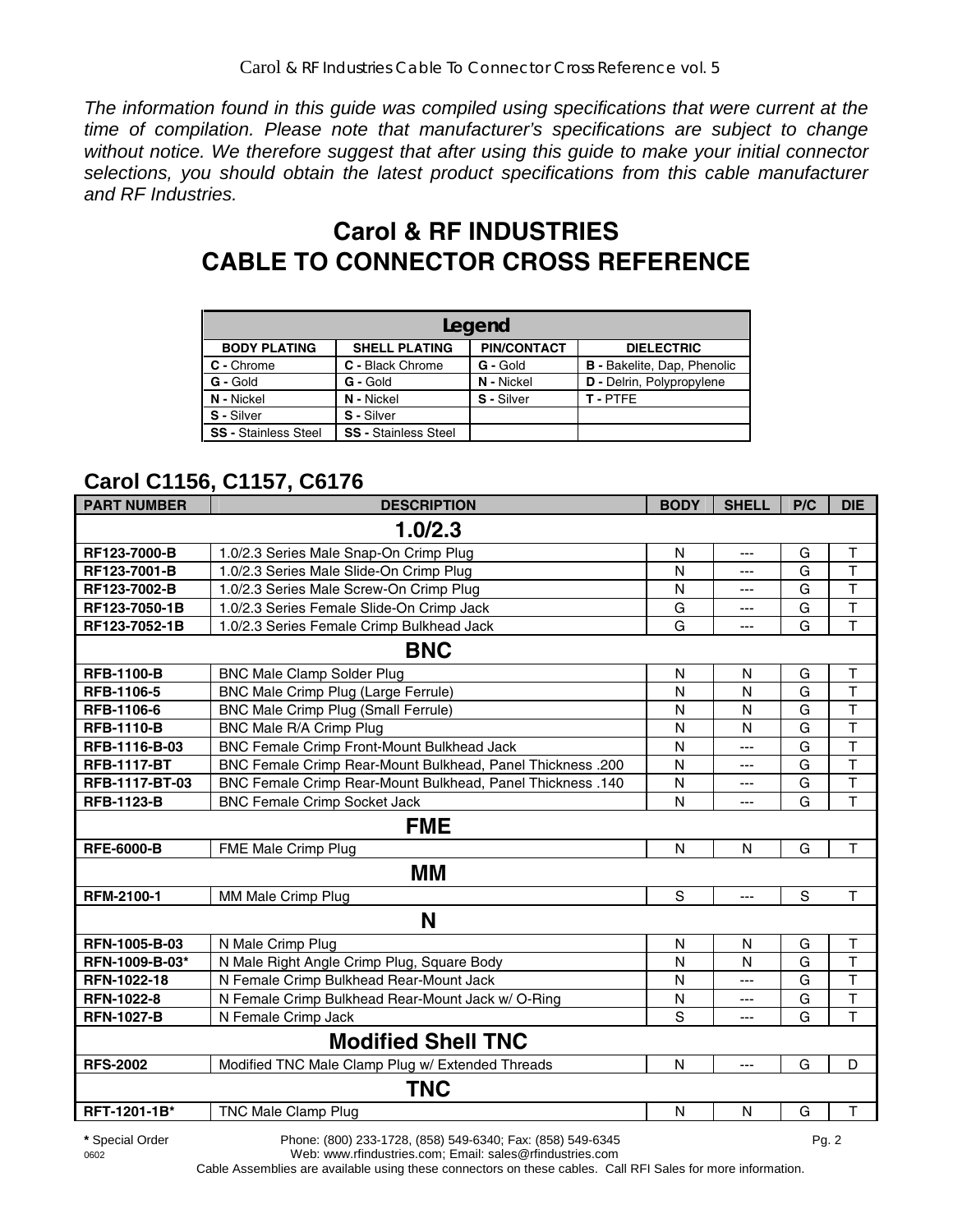| RFT-1202-3                         | <b>TNC Male Crimp Plug</b>                                         | N                 | N            | G      | D                       |
|------------------------------------|--------------------------------------------------------------------|-------------------|--------------|--------|-------------------------|
| <b>RFT-1212-B</b>                  | TNC Female Crimp Rear-Mount Bulkhead                               | N                 |              | G      | D                       |
| <b>PART NUMBER</b>                 | <b>DESCRIPTION</b>                                                 | <b>BODY</b>       | <b>SHELL</b> | P/C    | <b>DIE</b>              |
|                                    | <b>Mini-UHF</b>                                                    |                   |              |        |                         |
| <b>RFU-600-3</b>                   | Mini-UHF Male Crimp Plug                                           | N                 | N            | G      | T                       |
| RFU-600-10B*                       | Mini-UHF Male Right Angle Crimp Plug                               | N                 | N            | G      | $\mathsf T$             |
| <b>RFU-601-3</b>                   | Mini-UHF Female Crimp Jack                                         | $\mathsf{N}$      | ---          | G      | $\mathsf T$             |
| RFU-617-01                         | Mini-UHF Female Crimp Rear-Mount Bulkhead with Hardware            | N                 | ---          | G      | D                       |
| <b>RFU-617-B</b>                   | Mini-UHF Female Crimp Rear-Mount Bulkhead                          | $\mathsf{N}$      | ---          | G      | D                       |
|                                    | <b>MC Card</b>                                                     |                   |              |        |                         |
| <b>RMC-6010-B</b>                  | MC Card Straight Crimp Plug                                        | N                 | ---          | G      | $\mathsf T$             |
| <b>RMC-6010-B</b>                  | MC Card Right Angle Crimp Plug                                     | N                 | ---          | G      | T                       |
|                                    | <b>MCX</b>                                                         |                   |              |        |                         |
| <b>RMX-8000-B</b>                  | <b>MCX Male Crimp Plug</b>                                         | N                 | ---          | G      | $\top$                  |
| <b>RMX-8000-1B</b>                 | MCX Male Crimp Plug                                                | G                 | ---          | G      | $\mathsf T$             |
| <b>RMX-8010-B</b>                  | MCX Male Right Angle Crimp Plug                                    | N                 | ---          | G      | $\top$                  |
| <b>RMX-8010-1B</b>                 | MCX Male Right Angle Crimp Plug                                    | G                 | ---          | G      | T                       |
|                                    | <b>MMCX</b>                                                        |                   |              |        |                         |
| <b>RMX-9000-1B</b>                 | MMCX Male Crimp Plug                                               | G                 | ---          | G      | $\top$                  |
| RMX-9010-1B                        | MMCX Male Right Angle Crimp Plug                                   | G                 | ---          | G      | $\mathsf T$             |
| <b>RMX-9050-1B</b>                 | MMCX Female Crimp Jack                                             | G                 | ---          | G      | T                       |
|                                    | <b>Reverse Polarity</b>                                            |                   |              |        |                         |
| <b>RP-1117-BT</b>                  | BNC Reverse Polarity Crimp Bulkhead Jack (Male Contact)            | ${\sf N}$         | N            | G      | $\top$                  |
| RP-1202-1B                         | TNC Reverse Polarity Crimp Plug (Female Contact)                   | N                 | $\mathsf{N}$ | G      | $\mathsf T$             |
| <b>RP-1212-B</b>                   | TNC Reverse Polarity Rear-Mount Crimp B/H Jack (Male Contact)      | $\mathsf{N}$      | N            | G      | $\top$                  |
| <b>RP-1216-B</b>                   | TNC Reverse Polarity Crimp Jack (Male Contact)                     | $\mathsf{N}$      | ---          | G      | $\overline{\mathsf{T}}$ |
| <b>RP-3000-B</b>                   | SMA Reverse Polarity Crimp Plug (Female Contact)                   | N                 | N            | G      | T                       |
| RP-3000-1B                         | SMA Reverse Polarity Crimp Plug (Female Contact)                   | G                 | G            | G      | $\top$                  |
| RP-3010-1B                         | SMA Reverse Polarity Right Angle Crimp Plug (Female Contact)       | G                 | G            | G      | $\overline{\mathsf{T}}$ |
| RP-3050-1B                         | SMA Reverse Polarity Female Crimp Jack (Male Contact)              | G                 | G            | G      | $\mathsf T$             |
| RP-3252-1B                         | SMA Reverse Polarity Crimp Bulkhead Jack (Male Contact)            | G                 | G            | G      | $\top$                  |
| <b>RP-4252-B</b>                   | SMB Reverse Polarity Crimp Bulkhead Jack (Female Contact)          | N                 | ---          | G      | T                       |
|                                    | <b>SMA</b>                                                         |                   |              |        |                         |
| <b>RSA-3000-1B</b>                 | SMA Male Crimp Plug                                                | G                 | G            | G      | Т                       |
| <b>RSA-3000-B</b>                  | SMA Male Crimp Plug                                                | N                 | N            | G      | $\mathbf{I}$            |
| <b>RSA-3000-B-SS</b>               | <b>SMA Male Crimp Plug</b>                                         | SS                | SS           | G      | T                       |
| RSA-3000-1B-03                     | SMA Male Crimp Plug                                                | G                 | SS           | G      | T                       |
| RSA-3000-7-B*                      | SMA Male Crimp Plug                                                | SS                | SS           | G      | T                       |
| <b>RSA-3010-1B</b>                 | SMA Male Right Angle Crimp Plug                                    | G                 | G            | G      | T                       |
| RSA-3010-1B-04                     | SMA Male Right Angle Crimp Plug                                    | G                 | SS           | G      | T                       |
| <b>RSA-3010-B</b>                  | SMA Male Right Angle Crimp Plug                                    | N                 | N            | G      | T                       |
| <b>RSA-3010-B-SS</b>               | SMA Male Right Angle Crimp Plug                                    | SS                | SS           | G      | T                       |
| <b>RSA-3050-1B</b>                 | SMA Female Crimp Jack                                              | G                 | G            | G      | $\overline{\mathsf{T}}$ |
| <b>RSA-3050-B</b>                  | SMA Female Crimp Jack                                              | N                 | N            | G      | $\top$                  |
| <b>RSA-3100-B</b>                  | SMA Male Clamp Solder Plug                                         | N                 | N            | G      | $\top$<br>$\top$        |
| <b>RSA-3110-B</b>                  | SMA Male Right Angle Clamp Plug<br>SMA Female Bulkhead, W/O Gasket | $\mathsf{N}$<br>N | N<br>N       | G<br>G | $\top$                  |
| <b>RSA-3252-B</b><br>RSA-3252-B-03 | SMA Female Bulkhead, W/ Gasket                                     | N                 | N            | G      | $\mathsf T$             |
|                                    | <b>SMB</b>                                                         |                   |              |        |                         |
|                                    |                                                                    |                   |              |        |                         |
| <b>RSB-4000-B</b><br>RSB-4000-B-03 | SMB Crimp Plug<br>SMB Crimp Plug (See Catalog)                     | ${\sf N}$<br>N    | ---<br>---   | G<br>G | $\mathsf T$<br>$\top$   |
| <b>RSB-4000-1B</b>                 | <b>SMB Crimp Plug</b>                                              | G                 | ---          | G      | $\mathsf T$             |
|                                    |                                                                    |                   |              |        |                         |

**\*** Special Order Phone: (800) 233-1728, (858) 549-6340; Fax: (858) 549-6345 Pg. 3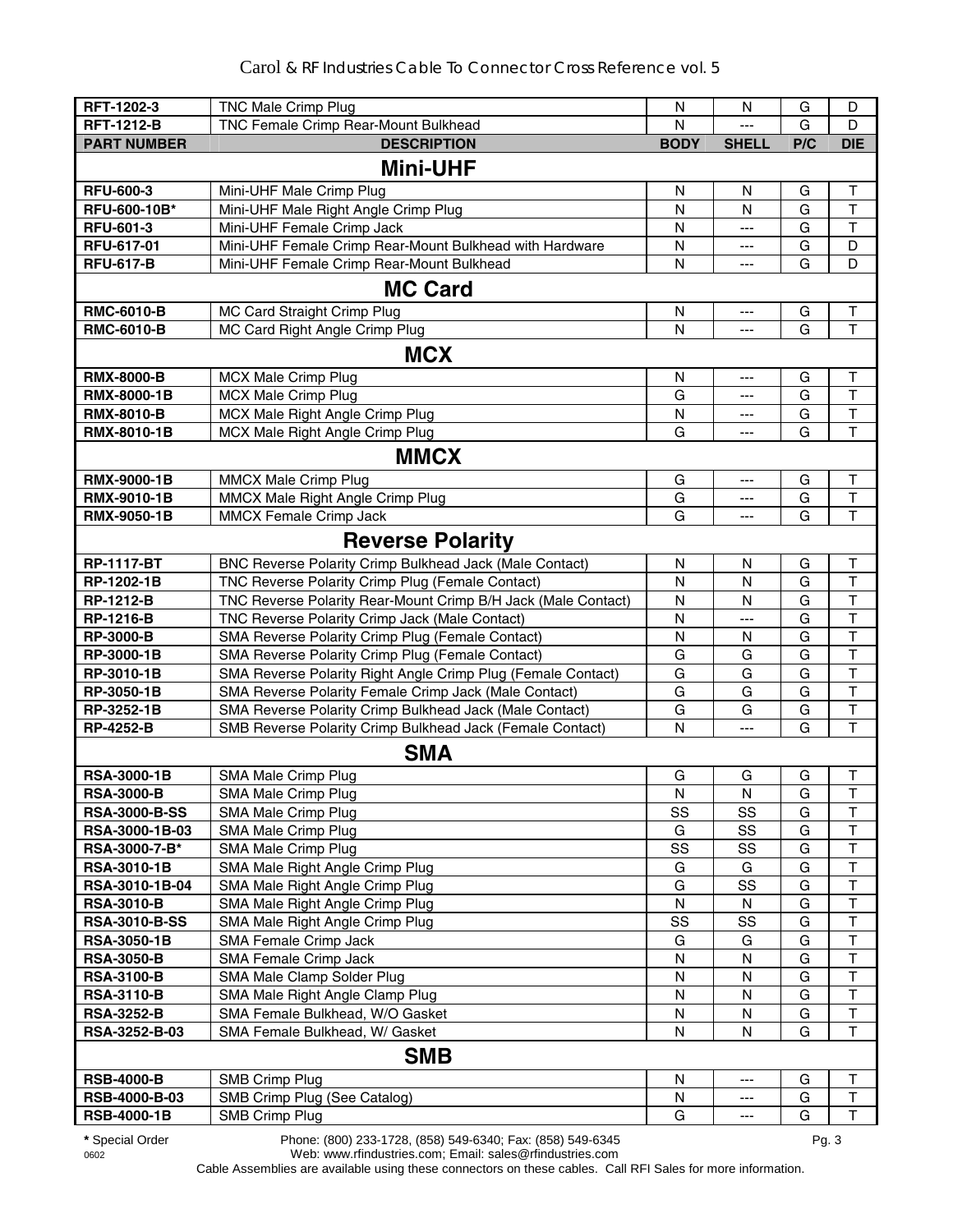| SMB Right Angle Crimp Plug                      | N           | $--$         | G   |            |  |  |  |  |
|-------------------------------------------------|-------------|--------------|-----|------------|--|--|--|--|
| SMB Right Angle Crimp Plug                      | G           | ---          | G   |            |  |  |  |  |
| SMB Crimp Jack                                  | N           | $--$         | G   |            |  |  |  |  |
| SMB Crimp Jack                                  | G           | ---          | G   |            |  |  |  |  |
| <b>DESCRIPTION</b>                              | <b>BODY</b> | <b>SHELL</b> | P/C | <b>DIE</b> |  |  |  |  |
| SMB Right Angle Crimp Jack                      | G           | $- - -$      | G   |            |  |  |  |  |
| SMB Clamp Plug                                  | N           | ---          | G   |            |  |  |  |  |
| SMB Jack, Crimp Bulkhead, Rear-Mount, W/ D-Flat | N           | $--$         | G   |            |  |  |  |  |
| <b>Reverse Thread</b>                           |             |              |     |            |  |  |  |  |
| <b>SMA Reverse Thread Female Crimp</b>          | Ν           | ---          | G   |            |  |  |  |  |
|                                                 |             |              |     |            |  |  |  |  |

## **Carol C1116, C1117, C1155, C1166, C1172, C1174, C1178, C1188, C5045, C5779, C6151, C6152, C6153, C6154**

| <b>PART NUMBER</b>  | <b>DESCRIPTION</b>                                                                | <b>BODY</b>    | <b>SHELL</b>   | P/C            | <b>DIE</b>              |
|---------------------|-----------------------------------------------------------------------------------|----------------|----------------|----------------|-------------------------|
|                     | <b>BNC</b>                                                                        |                |                |                |                         |
| RFB-1100-2          | BNC Male Clamp Solder Plug (Captive Pin); UG-88D/U                                | N              | N              | G              | D                       |
| <b>RFB-1100-2ST</b> | BNC Clamp Solder Plug(Captive Pin); UG-88/U, C/U, D/U, E/U                        | S              | S              | G              | $\top$                  |
| <b>RFB-1102-T</b>   | <b>BNC Male Solderless Plug</b>                                                   | N              | $\mathsf{N}$   | $\mathbf S$    | $\top$                  |
| <b>RFB-1104</b>     | <b>BNC Male Twist-on Plug</b>                                                     | N              | N              | $\mathbf S$    | D                       |
| RFB-1106-2          | BNC Male Crimp Plug; UG-1785/U                                                    | $\mathsf{N}$   | $\mathsf{N}$   | G              | D                       |
| <b>RFB-1106-2ST</b> | BNC Male Crimp Plug; UG-1785/U                                                    | S              | $\overline{s}$ | G              | $\overline{\mathsf{T}}$ |
| <b>RFB-1106-2T</b>  | BNC Male Crimp Plug; UG-1785/U                                                    | $\mathsf{N}$   | N              | G              | $\mathsf T$             |
| RFB-1106-9          | BNC Male Q/D Univ. Crimp Plug; for BNC, TNC, & N Female                           | N              | N              | G              | D                       |
| RFB-1106-C-03       | BNC Male Crimp with BeCu Contact                                                  | ${\sf N}$      | $\mathsf{N}$   | G              | D                       |
| RFB-1110-C-04       | <b>BNC Male Right Angle Clamp Plug</b>                                            | $\overline{S}$ | $\overline{s}$ | G              | $\overline{\mathsf{T}}$ |
| <b>RFB-1110-S</b>   | BNC Male Right Angle Solder Plug; UG-913/U, A/U                                   | $\overline{s}$ | S              | $\mathbf S$    | $\overline{\mathsf{T}}$ |
| RFB-1110-1          | <b>BNC Male Right Angle Crimp Plug</b>                                            | N              | $\mathsf{N}$   | G              | $\overline{\mathsf{T}}$ |
| RFB-1110-C-04       | <b>BNC Male Right Angle Clamp Plug</b>                                            | S              | S              | G              | $\mathsf{T}$            |
| <b>RFB-1117</b>     | <b>BNC Female Crimp Bulkhead Jack</b>                                             | N              | ---            | G              | D                       |
| <b>RFB-1121</b>     | <b>BNC Female Twist-on Jack</b>                                                   | N              | ---            | $\mathbf S$    | D                       |
| RFB-1123-1          | <b>BNC Female Crimp Jack</b>                                                      | N              | ---            | G              | $\overline{\mathsf{T}}$ |
| <b>RFB-1160</b>     | <b>BNC Wall Plate Flush Mount Crimp Jack</b>                                      | N              | ---            | G              | D                       |
| <b>RFB-1161</b>     | BNC Wall Plate Flush Mount Twist on Jack                                          | N              | $\overline{a}$ | G              | D                       |
|                     | <b>7/16 Din</b>                                                                   |                |                |                |                         |
| RFD-1600-2-C        | 7/16 Din Male Clamp Plug Combo Straight or Right Angle                            | $\mathbb S$    | S              | S              | T                       |
| RFD-1605-2-C        | 7/16 Din Male Crimp Plug Combo Straight or Right Angle                            | $\overline{s}$ | $\mathbf S$    | $\overline{s}$ | $\mathsf T$             |
| RFD-1625-2-C        | 7/16 Din Female Clamp Jack Combo Straight or Right Angle                          | $\overline{s}$ | $\overline{a}$ | $\overline{s}$ | $\overline{\mathsf{T}}$ |
| RFD-1630-2-C        | 7/16 Din Female Crimp Jack Combo Straight or Right Angle                          | S              | ---            | $\mathbf S$    | $\top$                  |
| RFD-1641-2-C*       | 7/16 Din Female 4-Hole Flange Clamp Panel Mount, Combo<br>Straight or Right Angle | S              | $---$          | S              | $\overline{\mathsf{T}}$ |
| RFD-1642-2-C*       | 7/16 Din Female 4-Hole Flange Crimp Panel Mount, Combo<br>Straight or Right Angle | $\mathbf S$    | ---            | S              | $\mathsf{T}$            |
|                     | <b>FME</b>                                                                        |                |                |                |                         |
| <b>RFE-6000-C</b>   | FME Male Crimp                                                                    | N              | ---            | G              | T                       |
| RFE-6000-6C*        | FME Male Crimp, Black                                                             | $\mathsf{C}$   | $\overline{a}$ | G              | $\mathsf T$             |
| <b>RFE-6050-C</b>   | FME Female Crimp                                                                  | $\mathsf{N}$   | ---            | G              | $\mathsf T$             |
| RFE-6050-6C*        | FME Female Crimp, Black                                                           | C              | $---$          | G              | T                       |
|                     | N                                                                                 |                |                |                |                         |
| <b>RFN-1000-N</b>   | N Male Solder Clamp Plug; UG-536 B/U                                              | $\mathsf{N}$   | ${\sf N}$      | G              | $\mathsf T$             |
| <b>RFN-1000-1S</b>  | N Male Solder Clamp Plug; UG-536 A/U                                              | $\mathbf S$    | $\overline{S}$ | G              | T                       |
| <b>RFN-1001-S</b>   | N Male Solder Plug                                                                | $\overline{s}$ | $\overline{s}$ | G              | $\overline{\mathsf{T}}$ |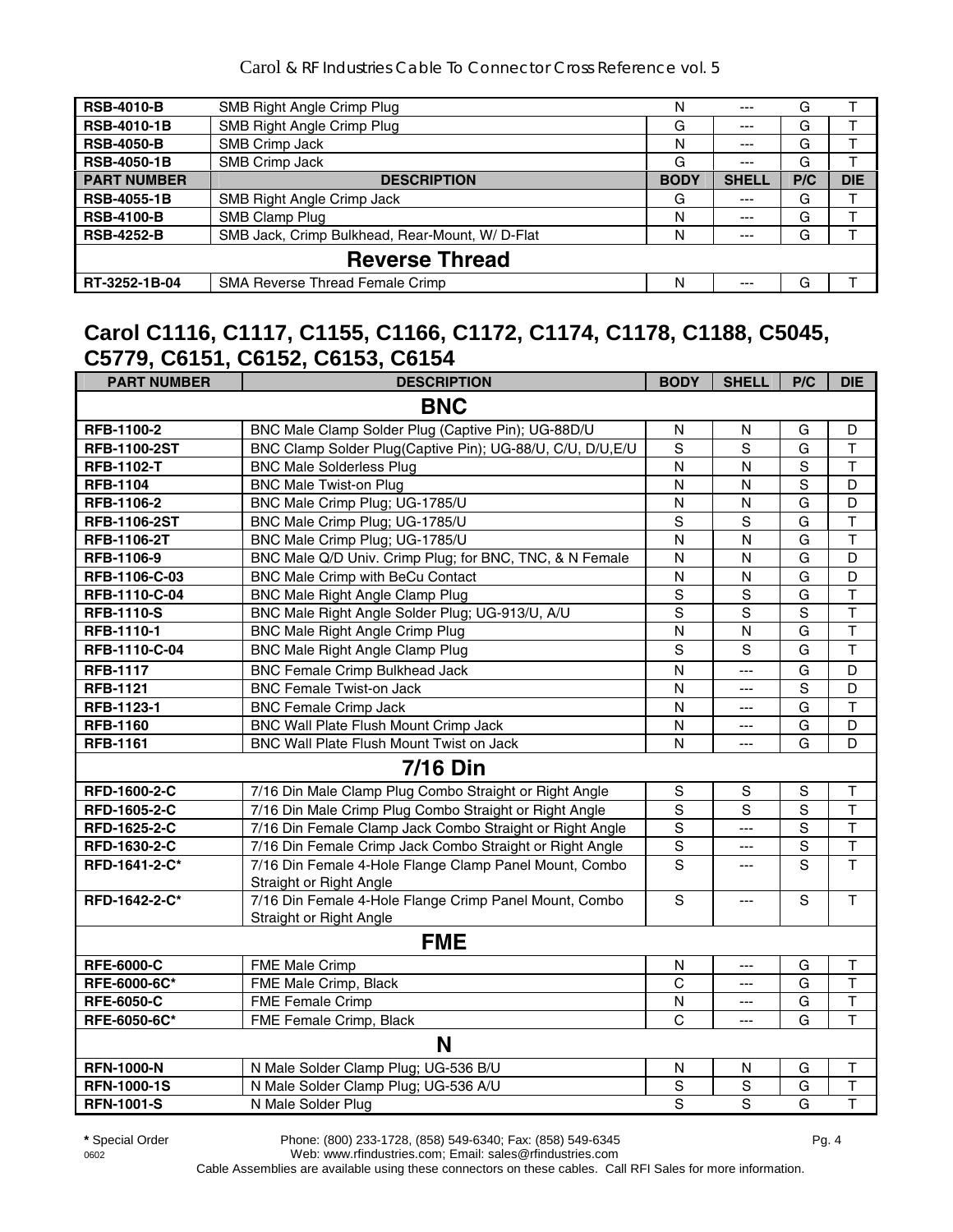| <b>RFN-1005-2N</b>      | N Male Crimp Plug                                                                                                      | N             | N                        | G            | $\top$       |
|-------------------------|------------------------------------------------------------------------------------------------------------------------|---------------|--------------------------|--------------|--------------|
| <b>RFN-1005-3C</b>      | N Male Crimp Plug                                                                                                      | S             | S                        | G            | $\top$       |
| <b>RFN-1005-5</b>       | N Male Crimp Plug (Quick Disconnect)                                                                                   | S             | $\mathbf S$              | G            | $\top$       |
| <b>RFN-1009-C</b>       | N Male Right Angle Crimp Plug                                                                                          | S             | S                        | G            | $\top$       |
| RFN-1009-C-03           | N Male Right Angle Crimp Plug, Square Body                                                                             | $\mathsf S$   | S                        | G            | $\mathsf T$  |
| <b>RFN-1021-6</b>       | N Female Chassis, 4-Hole Flange, Solder Clamp                                                                          | S             | ---                      | G            | T            |
| RFN-1022-8-C            | N Female Crimp Blkhd, Rear Mount w/ O-Ring, for RG-58/U                                                                | N             | ---                      | G            | T            |
| <b>PART NUMBER</b>      | <b>DESCRIPTION</b>                                                                                                     | <b>BODY</b>   | <b>SHELL</b>             | P/C          | <b>DIE</b>   |
| <b>RFN-1025-1</b>       | N Female Cable Clamp Jack; UG-536B/U                                                                                   | S             |                          | G            | Т            |
| <b>RFN-1027</b>         | N Female Crimp Cable Jack                                                                                              | S             | $---$                    | G            | T            |
|                         | <b>Modified Shell SMA</b>                                                                                              |               |                          |              |              |
| <b>RFS-2006</b>         | SMA Male Right Angle Crimp with Modified Shell                                                                         | N             | $\hspace{0.05cm} \ldots$ | G            | $\mathsf{T}$ |
|                         | <b>TNC</b>                                                                                                             |               |                          |              |              |
| <b>RFT-1200</b>         | TNC Male Clamp Solder Plug; MS39012/26-0101                                                                            | N             | N                        | S            |              |
| RFT-1202-2              | TNC Male Crimp Plug (Captive Pin); MS39012/26-0011                                                                     | N             | N                        | G            | т<br>D       |
| <b>RFT-1202-2B</b>      | TNC Male Crimp Plug (Black Body); MS39012/26-001                                                                       | C             | C                        | G            | D            |
| RFT-1202-2T             | TNC Male Crimp Plug (Captive Pin); MS39012/26-0011                                                                     | ${\sf N}$     | N                        | G            | $\top$       |
| RFT-1202-5              | TNC Male Crimp Plug; (Quick Disconnect)                                                                                | ${\sf N}$     | N                        | G            | D            |
| <b>RFT-1204</b>         | <b>TNC Male Solderless Plug</b>                                                                                        | N             | N                        | S            | D            |
| <b>RFT-1206</b>         | TNC Male Twist on Plug; AMP 2221983-7                                                                                  | N             | N                        | S            | D            |
| <b>RFT-1212</b>         | TNC Female Crimp Bulkhead Jack; MS39012/23329/4-14                                                                     | N             | $---$                    | G            | D            |
| <b>RFT-1214</b>         | TNC Female Twist on Cable Jack                                                                                         | N             | ---                      | S            | D            |
| RFT-1216-1              | TNC Female Crimp Cable Jack; MS39012/27-0504                                                                           | N             | ---                      | G            | D            |
| <b>RFT-1218</b>         | TNC Male R/A Crimp Plug; MS39012/30-0504                                                                               | N             | N                        | G            | T            |
|                         | <b>UHF</b>                                                                                                             |               |                          |              |              |
| <b>RFU-500</b>          | UHF Solder Plug; PL-259; Use with RFU-530 Reducer                                                                      | ${\mathbb S}$ | N                        | S            | Dap          |
| <b>RFU-501</b>          | UHF Solder Plug; PL-259; Use with RFU-530-S Reducer                                                                    | $\mathbf S$   | S                        | S            | т            |
| <b>RFU-504</b>          | UHF Male Push on Ferrule (No Installation Tools); PL-259                                                               | N             | N                        | S            | Dap          |
| <b>RFU-505</b>          | <b>UHF Male Crimp Plug</b>                                                                                             | $\mathsf{N}$  | N                        | S            | Dap          |
| <b>RFU-505-ST</b>       | <b>UHF Male Crimp Plug</b>                                                                                             | S             | S                        | $\mathbf S$  | $\top$       |
| <b>RFU-505-5</b>        | UHF Male Crimp Plug (Short Crimp)                                                                                      | $\mathsf{N}$  | ${\sf N}$                | $\mathsf{N}$ | D            |
| <b>RFU-520</b>          | UHF Female Cable Clamp Jack                                                                                            | N             | ---                      | S            | $\top$       |
| <b>RFU-527</b>          | <b>UHF Female Crimp</b>                                                                                                | N             | N                        | S            | D            |
| <b>RFU-527-T</b>        | <b>UHF Female Crimp Jack</b>                                                                                           | N             | $---$                    | S            | $\mathsf{T}$ |
| <b>RFU-530</b>          | Adapter/Reducer; Use with RFU-500                                                                                      | N             | ---                      | ---          | ---          |
| <b>RFU-530-S</b>        | Adapter/Reducer; Use with RFU-501                                                                                      | S             | $---$                    | $---$        | $---$        |
| <b>RFU-530-Z*</b>       | Adapter/Reducer; Use with RFU-500 & 501                                                                                | N             |                          | ---          | ---          |
|                         | <b>Mini-UHF</b>                                                                                                        |               |                          |              |              |
| <b>RFU-600</b>          | Mini-UHF Push-on Ferrule Plug (No Installation Tools<br>Needed)                                                        | N             | N                        | S            | $\mathsf{T}$ |
| <b>RFU-600-1</b>        | Mini-UHF Male Crimp Plug; (AMP Drawn Metal Type)                                                                       | N             | N                        | S            | D            |
| <b>RFU-600-2</b>        | Mini-UHF Male Crimp Plug, Short, Black Chrome; Onaglass<br>Antennas                                                    | C             | C                        | G            | D            |
| <b>RFU-600-5</b>        | Mini-UHF Male Crimp Plug (Quick Disconnect)                                                                            | ${\sf N}$     | N                        | G            | D            |
| <b>RFU-600-6</b>        | Mini-UHF Male Crimp Plug; AMP 2266-001, Amphenol 81-<br>115                                                            | N             | N                        | S            | D            |
| <b>RFU-600-10C</b>      | Mini-UHF Male R/A Crimp Plug                                                                                           | $\mathsf{N}$  | N                        | G            | T            |
| <b>RFU-601-1</b>        | Mini-UHF Female Crimp Jack                                                                                             | N             |                          | G            | D            |
| <b>RFU-617-C</b>        | Mini-UHF Female Crimp Rear Mount Bulkhead Jack                                                                         | N             | $---$                    | G            | D            |
|                         | <b>Reverse Polarity</b>                                                                                                |               |                          |              |              |
| <b>RP-1005-C</b>        | N Reverse Polarity Male Crimp Plug (Female Contact)                                                                    | ${\sf N}$     | $\mathsf{N}$             | G            | Т            |
| <b>RP-1106-C</b>        | BNC Reverse Polarity Male Crimp Plug (Female Contact)                                                                  | N             | N                        | G            | T            |
| <b>RP-1117-C</b>        | BNC Reverse Polarity Crimp Bulkhead Jack (Male Contact)                                                                | N             |                          | G            | T            |
| * Special Order<br>0602 | Phone: (800) 233-1728, (858) 549-6340; Fax: (858) 549-6345<br>Web: www.rfindustries.com; Email: sales@rfindustries.com |               |                          | Pg. 5        |              |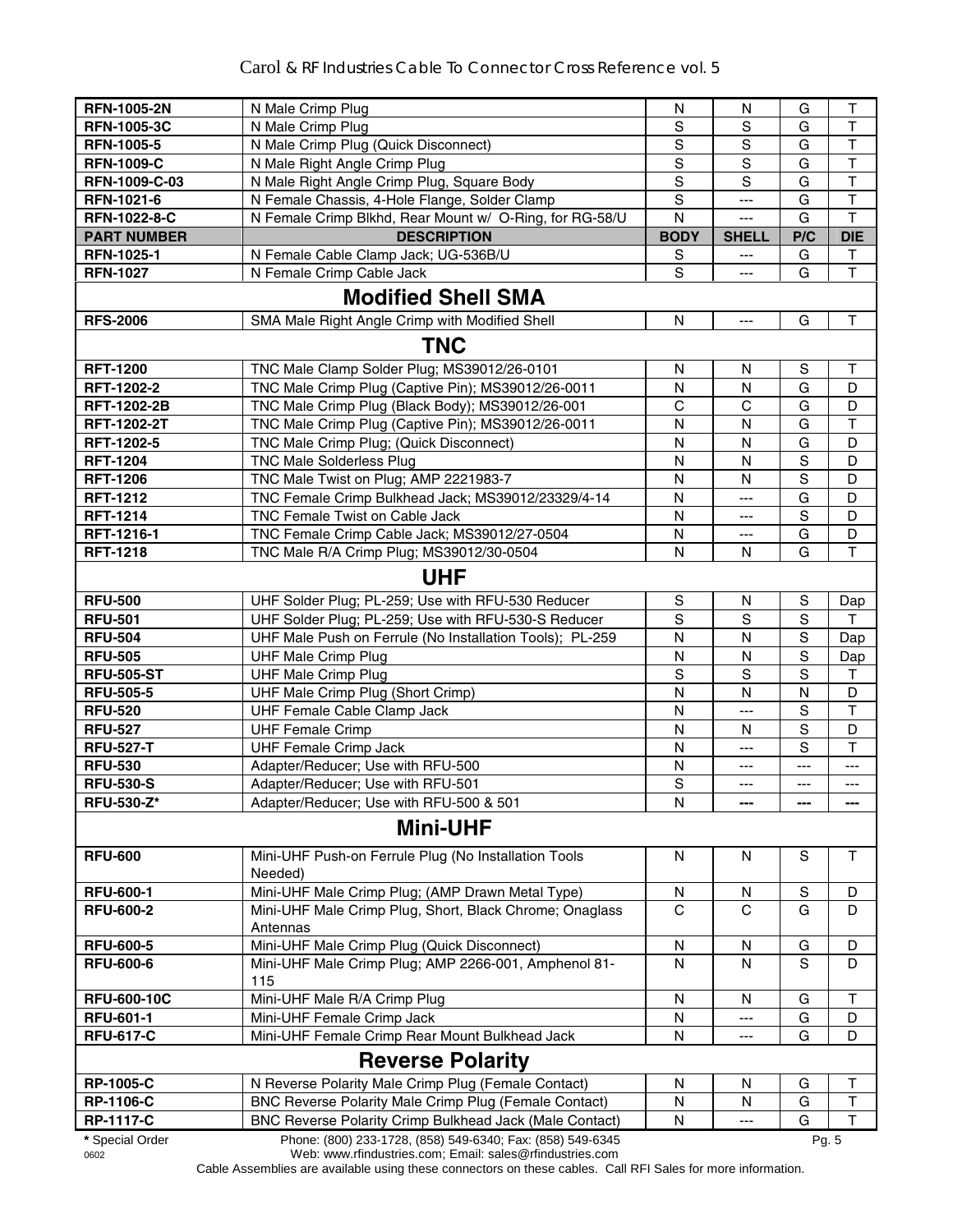| <b>RP-1202-C</b> | TNC Reverse Polarity Male Crimp Plug (Female Contact)   | N | N       | G |  |
|------------------|---------------------------------------------------------|---|---------|---|--|
| <b>RP-1212-C</b> | TNC Reverse Polarity Crimp Bulkhead Jack (Male Contact) | N | $---$   | G |  |
| <b>RP-3000-C</b> | SMA Reverse Polarity Male Crimp Plug (Female Contact)   | N |         | G |  |
| RP-3000-1C       | SMA Reverse Polarity Male Crimp Plug (Female Contact)   | G | G       | G |  |
| RP-3010-1C       | SMA Reverse Polarity R/A Crimp Plug (Female Contact)    | G | G       | G |  |
| RP-3050-1C       | SMA Reverse Polarity Crimp Jack (Male Contact)          | N | $---$   | G |  |
| RP-3252-1C       | SMA Reverse Polarity Crimp Bulkhead Jack (Male Contact) | G | $- - -$ | G |  |

| <b>PART NUMBER</b> | <b>DESCRIPTION</b>                           | <b>BODY</b> | <b>SHELL</b> | P/C | <b>DIE</b> |
|--------------------|----------------------------------------------|-------------|--------------|-----|------------|
|                    | <b>SMA</b>                                   |             |              |     |            |
| <b>RSA-3000-C</b>  | SMA Male Crimp Plug                          | N           | N            | G   | Τ          |
| <b>RSA-3000-1C</b> | SMA Male Crimp Plug, Three Piece             | N           | G            | G   | т          |
| <b>RSA-3010-C</b>  | SMA Male R/A Crimp Plug                      | N           | N            | G   | T          |
| <b>RSA-3050-C</b>  | <b>SMA Female Crimp</b>                      | N           | ---          | G   | T          |
| <b>RSA-3060-C*</b> | SMA Female Right Angle Crimp Jack            | N           | ---          | G   | Т          |
| <b>RSA-3100-C</b>  | SMA Male Clamp Solder Plug                   | N           | N            | G   | т          |
| <b>RSA-3110-C</b>  | SMA Male Right Angle Clamp Plug              | N           | N            | G   | T          |
| <b>RSA-3220-C*</b> | SMA Male Crimp Bulkhead, 2-Hole Flange       | N           | N            | G   | Т          |
| <b>RSA-3230-C*</b> | SMA Male Crimp Bulkhead, 4-Hole Flange       | N           | N            | G   | Τ          |
| RSA-3252-1C*       | SMA Female Crimp Bulkhead                    | G           | ---          | G   | T          |
| <b>RSA-3252-C</b>  | SMA Female Crimp Bulkhead                    | N           | ---          | G   | T          |
| <b>RSA-3260-C</b>  | SMA Female Crimp Bulkhead, 2-Hole Flange     | N           | ---          | G   | T          |
| <b>RSA-3270-C</b>  | SMA Female Crimp Bulkhead, 4-Hole Flange     | N           | ---          | G   | T          |
|                    | <b>Reverse Thread</b>                        |             |              |     |            |
| <b>RT-1005-C</b>   | N Reverse Thread Male Crimp Plug             | N           | N            | G   | Τ          |
| RT-1009-C-03       | N Reverse Thread Right Angle Male Crimp Plug | N           | N            | G   | T          |
| <b>RT-1200-C</b>   | TNC Reverse Thread Male Clamp Plug           | N           | N            | S   | т          |
| <b>RT-1202-C</b>   | TNC Reverse Thread Male Crimp Plug           | N           | Ν            | G   | D          |
| RT-3000-1C         | SMA Reverse Thread Male Crimp Plug           | N           | N            | G   | т          |

# **Carol C1100, C1104, C1106, C6102, C6113**

| <b>PART NUMBER</b>   | <b>DESCRIPTION</b>                                                                    | <b>SHELL</b> | <b>BODY</b> | P/C | <b>DIE</b> |
|----------------------|---------------------------------------------------------------------------------------|--------------|-------------|-----|------------|
|                      | <b>BNC</b>                                                                            |              |             |     |            |
| <b>RFB-1100-2</b>    | <b>BNC Male Clamp Plug</b>                                                            | N            | N           | G   | D          |
| <b>RFB-1100-2ST</b>  | <b>BNC Male Clamp Plug</b>                                                            | S            | S           | G   | T          |
| <b>RFB-1102-T</b>    | <b>BNC Male Solderless Clamp Plug</b>                                                 | N            | N           | S   | T          |
| <b>RFB-1106-C1ST</b> | <b>BNC Male Crimp Plug</b>                                                            | $\mathbf S$  | S           | G   | T          |
| <b>RFB-1106-2TC1</b> | <b>BNC Male Crimp Plug</b>                                                            | N            | N           | G   | T          |
| <b>RFB-1106-C1</b>   | <b>BNC Male Crimp</b>                                                                 | N            | N           | G   | D          |
| RFB-1110-C-04        | BNC Male Right Angle Clamp Plug                                                       | S            | S           | G   | T          |
| <b>RFB-1110-C1</b>   | BNC Male Right Angle Crimp Plug, RG-55                                                | N            | N           | G   | T          |
| <b>RFB-1117-C1</b>   | BNC Female Crimp Rear Mount Bulkhead Jack                                             | N            | ---         | G   | D          |
| RFB-1123-C1          | <b>BNC Female Crimp</b>                                                               | N            | ---         | G   | T          |
|                      | 7/16 Din                                                                              |              |             |     |            |
| RFD-1600-2-C1        | 7/16 Din Male Clamp Plug Combo Straight or Right Angle                                | S            | S           | S   | T          |
| RFD-1605-2-C1        | 7/16 Din Male Crimp Plug Combo Straight or Right Angle                                | S            | S           | S   | T          |
| RFD-1611-2-C1*       | 7/16 Din Male Crimp Rear Mount Bulkhead Plug                                          | S            | S           | S   | T          |
| RFD-1625-2-C1        | 7/16 Din Female Clamp Jack Combo Straight or Right Angle                              | S            |             | S   | T          |
| RFD-1630-2-C1        | 7/16 Din Female Crimp Jack Combo Straight or Right Angle                              | S            | ---         | S   | T          |
| RFD-1641-2-C1*       | 7/16 Din Female 4-Hole Flange Panel Mount Clamp Jack Combo<br>Straight or Right Angle | S            |             | S   | T          |
| RFD-1642-2-C1*       | 7/16 Din Female 4-Hole Flange Panel Mount Crimp Jack Combo                            | S            | ---         | S   | T          |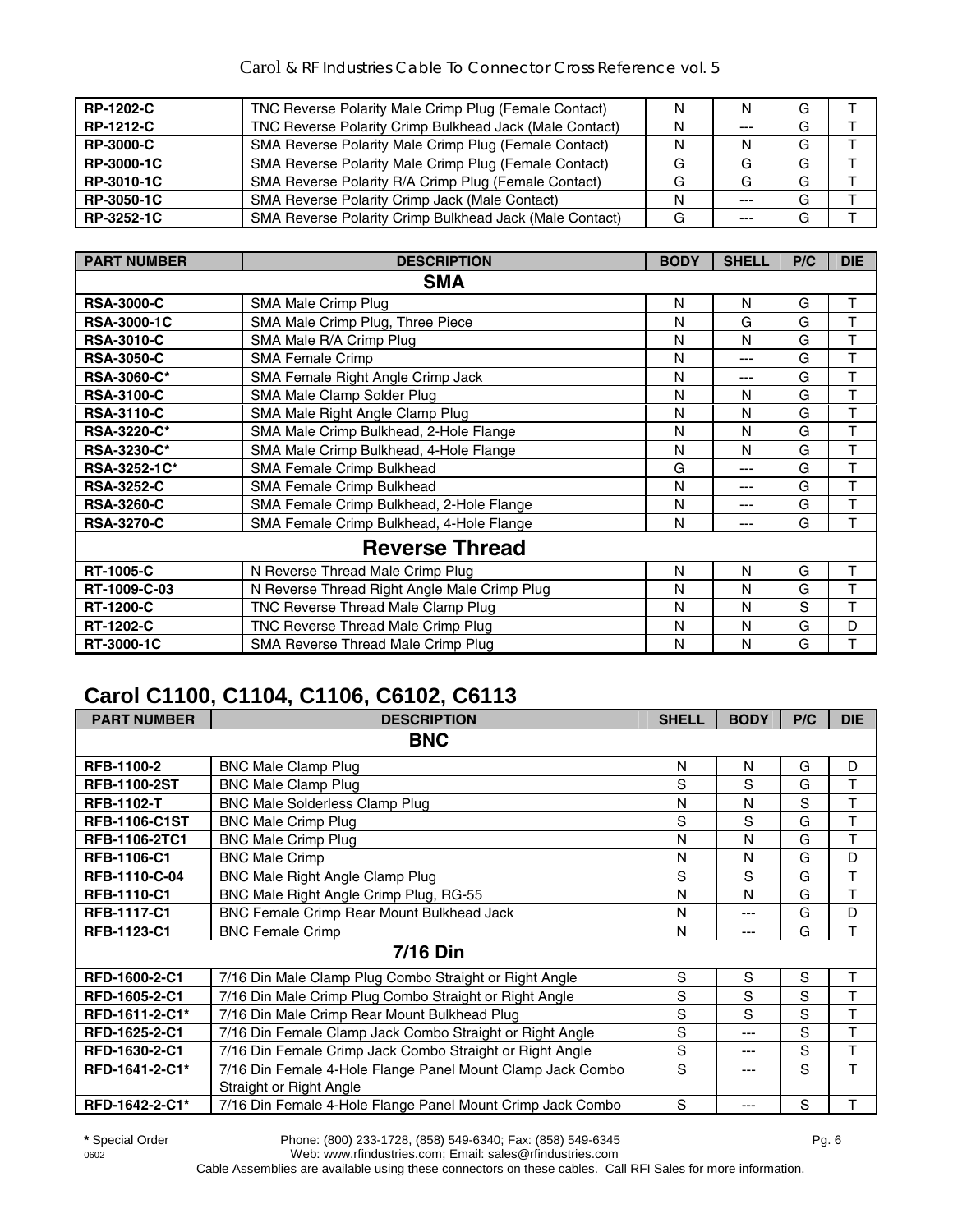|                     | Straight or Right Angle                                             |              |                |             |                         |
|---------------------|---------------------------------------------------------------------|--------------|----------------|-------------|-------------------------|
|                     | N                                                                   |              |                |             |                         |
| <b>RFN-1000-N</b>   | N Male Clamp Plug                                                   | ${\sf N}$    | $\mathsf{N}$   | G           | $\top$                  |
| <b>RFN-1000-1S</b>  | N Male Clamp Plug                                                   | $\mathbf S$  | $\overline{s}$ | G           | T                       |
| <b>RFN-1001-S</b>   | N Male Solder Plug                                                  | $\mathbf S$  | S              | G           | $\mathsf{T}$            |
| <b>RFN-1005-C1</b>  | N Male Crimp Plug                                                   | $\mathbf S$  | N              | G           | $\overline{\mathsf{T}}$ |
| <b>RFN-1005-3C1</b> | N Male Crimp Plug                                                   | $\mathbf S$  | $\mathbf S$    | G           | $\mathsf T$             |
| RFN-1005-5C1        | N Male Quick Disconnect Crimp Plug                                  | $\mathbf S$  | $\overline{s}$ | G           | $\mathsf{T}$            |
| <b>RFN-1009-C1</b>  | N Male R/A Crimp Plug                                               | S            | S              | G           | T                       |
| RFN-1021-6          | N Female 4-Hole Flange Panel Mount Clamp Jack                       | S            | $---$          | G           | $\mathsf{T}$            |
| <b>PART NUMBER</b>  | <b>DESCRIPTION</b>                                                  | <b>BODY</b>  | <b>SHELL</b>   | P/C         | <b>DIE</b>              |
| RFN-1022-8-C1       | N Female Crimp, Rear Mount Bulkhead, RG-142/U                       | N            | $\overline{a}$ | G           | T                       |
| RFN-1025-1          | N Female Clamp Jack                                                 | S            | ---            | G           | T                       |
| <b>RFN-1027-C1</b>  | N Female Crimp Jack                                                 | S            | $\overline{a}$ | G           | T                       |
|                     | <b>TNC</b>                                                          |              |                |             |                         |
| <b>RFT-1200</b>     | <b>TNC Male Clamp Plug</b>                                          | N            | N              | G           | $\mathsf T$             |
| RFT-1202-C1         | <b>TNC Male Crimp Plug</b>                                          | $\mathsf{N}$ | N              | G           | D                       |
| RFT-1202-2TC1       | TNC Male Crimp, RG-142/U                                            | N            | N              | G           | T                       |
| RFT-1212-C1         | TNC Female Crimp Bulkhead Jack, Rear Mount with D-Flat & O-<br>Ring | N            | ---            | G           | D                       |
| RFT-1216-C1         | <b>TNC Female Crimp Jack</b>                                        | N            | $\overline{a}$ | G           | D                       |
| RFT-1218-C1         | TNC Male R/A Crimp Plug                                             | N            | N              | G           | T                       |
|                     | <b>UHF</b>                                                          |              |                |             |                         |
| <b>RFU-500</b>      | UHF Solder Plug, PL-259                                             | ${\sf S}$    | N              | $\mathbf S$ | Dap                     |
| <b>RFU-501</b>      | UHF Solder Plug, PL-259                                             | $\mathbf S$  | S              | S           | т                       |
| <b>RFU-505-C1</b>   | <b>UHF Male Crimp</b>                                               | N            | N              | S           | Dap                     |
| <b>RFU-520</b>      | <b>UHF Female Clamp Jack</b>                                        | N            | ---            | S           | т                       |
| <b>RFU-530</b>      | Reducer/Adapter, Use with RFU-500 & 501; UG-175/U                   | ---          | N              | ---         | ---                     |
| <b>RFU-530-S</b>    | Reducer/Adapter, Use with RFU-500 & 501; UG-175/U                   | ---          | $\mathbf S$    | ---         | ---                     |
| <b>RFU-530-Z*</b>   | Reducer/Adapter, Use with RFU-500 & 501; UG-175/U                   | ---          | N              | ---         | ---                     |
|                     | <b>Mini-UHF</b>                                                     |              |                |             |                         |
| RFU-600-1C1         | Mini-UHF Male Crimp Plug                                            | N            | N              | G           | D                       |
| <b>RFU-600-6C1</b>  | Mini-UHF Male Crimp Plug                                            | N            | N              | S           | D                       |
| RFU-600-10C1        | Mini-UHF Male R/A Crimp Plug                                        | N            | N              | G           | Τ                       |
| <b>RFU-601-C1</b>   | Mini-UHF Female Crimp Jack, Die-cast Zinc                           | N            | $---$          | S           | D                       |
|                     | <b>Reverse Polarity</b>                                             |              |                |             |                         |
| RP-1005-C1          | N Reverse Polarity Crimp Plug (Female Contact)                      | N            | N              | G           | $\mathsf T$             |
| RP-1202-C1          | TNC Reverse Polarity Crimp Plug (Female Contact)                    | N            | N              | G           | $\top$                  |
| RP-1212-C1          | TNC Reverse Polarity Rear Mount B/H Crimp Jack (Male Contact)       | N            |                | G           | T                       |
| RP-3000-C1          | SMA Reverse Polarity Crimp Plug (Female Contact)                    | ${\sf N}$    | N              | G           | $\overline{\mathsf{T}}$ |
| RP-3000-1C1         | SMA Reverse Polarity Crimp Plug (Female Contact)                    | G            | G              | G           | $\overline{\mathsf{T}}$ |
| RP-3010-1C1         | SMA Reverse Polarity Right Angle Crimp Plug (Female Contact)        | G            | G              | G           | $\overline{\mathsf{T}}$ |
| RP-3050-1C1         | SMA Reverse Polarity Female Crimp Jack (Male Contact)               | G            | ---            | G           | $\overline{\mathsf{T}}$ |
| RP-3252-1C1         | SMA Reverse Polarity Bulkhead Crimp Jack (Male Contact)             | G            | ---            | G           | $\mathsf T$             |
|                     | <b>SMA</b>                                                          |              |                |             |                         |
| RSA-3000-C1         | SMA Male Crimp Plug                                                 | N            | N              | G           | Т                       |
| RSA-3010-1C1        | SMA Male Right Angle Crimp                                          | G            | G              | G           | $\mathsf T$             |
| <b>RSA-3010-C1</b>  | SMA Male Right Angle Crimp                                          | ${\sf N}$    | $\mathsf{N}$   | G           | T                       |
| <b>RSA-3050-C1</b>  | SMA Female Crimp Jack                                               | N            |                | G           | $\overline{\mathsf{T}}$ |
| <b>RSA-3100-C</b>   | SMA Male Clamp Plug                                                 | N            | N              | G           | $\sf T$                 |
| <b>RSA-3110-C</b>   | SMA Male Right Angle Clamp Plug                                     | N            | N              | G           | $\overline{\mathsf{T}}$ |
| RSA-3252-1C1        | SMA Female Crimp Rear Mount Bulkhead Jack                           | G            | $---$          | G           | $\overline{\mathsf{T}}$ |

**\*** Special Order Phone: (800) 233-1728, (858) 549-6340; Fax: (858) 549-6345 Pg. 7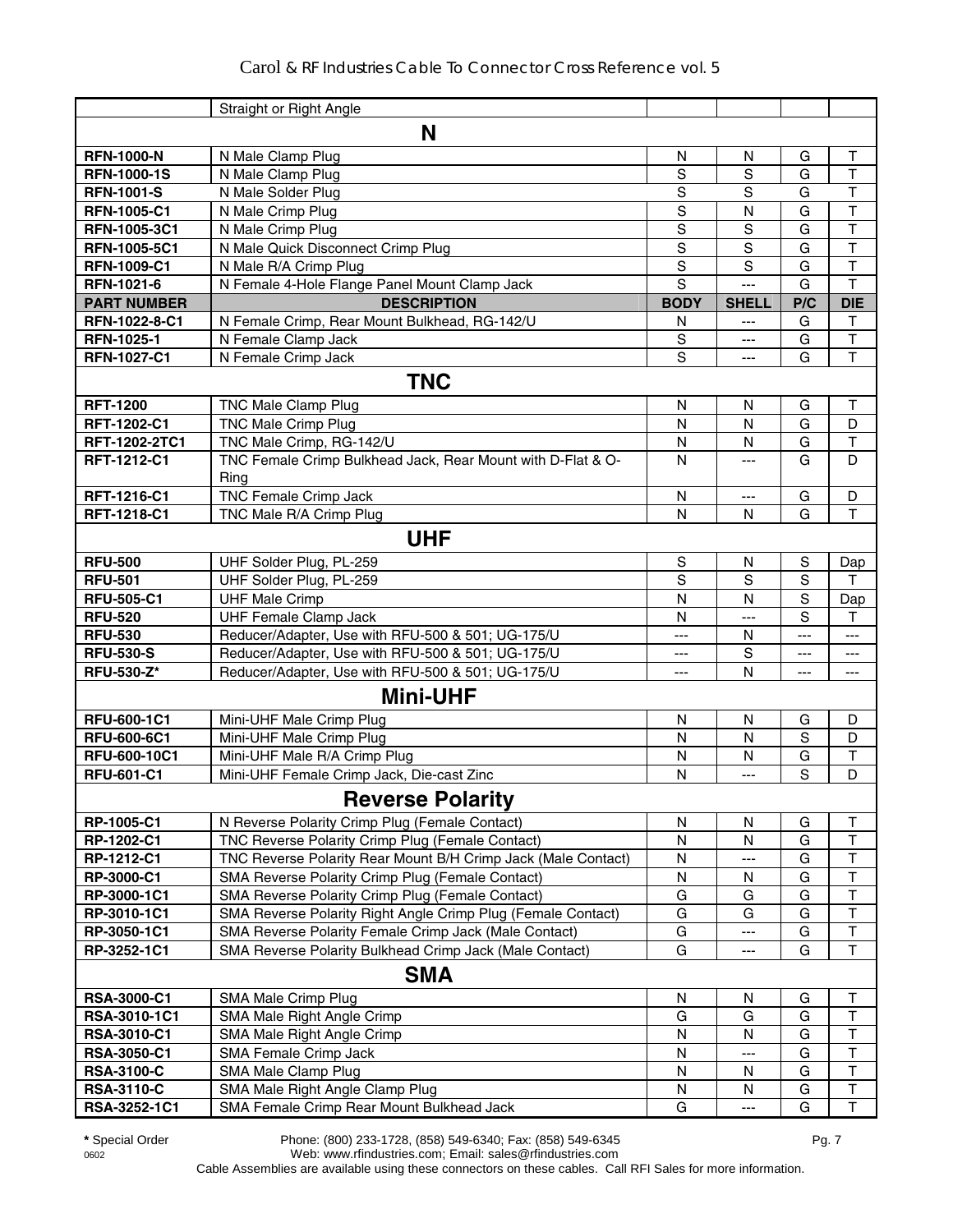| <b>RSA-3252-C1</b> | SMA Female Crimp Rear Mount Bulkhead Jack    | N | $- - -$ | G |  |
|--------------------|----------------------------------------------|---|---------|---|--|
|                    | <b>Reverse Thread</b>                        |   |         |   |  |
| RT-1005-C1         | N Reverse Thread Male Crimp Plug             | N | N       | G |  |
| RT-1009-C1-03      | N Reverse Thread Male Right Angle Crimp Plug | N | N       | G |  |
| <b>RT-1200-C</b>   | TNC Reverse Thread Male Crimp Plug           | N | N       | G |  |
| RT-1202-C1         | TNC Reverse Thread Male Crimp Plug           | N | N       | G |  |
| RT-3000-1C1        | SMA Reverse Thread Male Crimp Plug           | G |         | G |  |

## **Carol C1110, C1112, C1135, C1161, C1162, C1163, C1164, C1165, C5755, C5770, C5836, C6141, C6144, C6201, C8005**

| <b>PART NUMBER</b> | <b>DESCRIPTION</b>                                   | <b>BODY</b>             | <b>SHELL</b>         | P/C                     | <b>DIE</b>              |
|--------------------|------------------------------------------------------|-------------------------|----------------------|-------------------------|-------------------------|
|                    | <b>BNC</b>                                           |                         |                      |                         |                         |
| <b>RFB-1701-D</b>  | <b>BNC Male Clamp Plug</b>                           | N                       | N                    | G                       | $\top$                  |
| <b>RFB-1705</b>    | <b>BNC Male Twist-on Plug</b>                        | $\mathsf{N}$            | $\mathsf{N}$         | S                       | D                       |
| RFB-1706-9         | <b>BNC Male Crimp Plug (Quick Disconnect)</b>        | N                       | N                    | G                       | D                       |
| <b>RFB-1707-D</b>  | <b>BNC Male Crimp Plug</b>                           | $\overline{N}$          | N                    | G                       | $\overline{\mathsf{T}}$ |
| RFB-1707-2         | BNC Male Crimp Plug; UG-1789/U                       | ${\sf N}$               | N                    | G                       | D                       |
| RFB-1709-D*        | <b>BNC Male Right Angle Clamp Plug</b>               | ${\sf N}$               | ${\sf N}$            | G                       | $\overline{\mathsf{T}}$ |
| <b>RFB-1710-D</b>  | <b>BNC Male Right Angle Crimp Plug</b>               | N                       | $\mathsf{N}$         | G                       | $\overline{\mathsf{T}}$ |
| RFB-1710-D-05*     | BNC Male Right Angle Twist On Plug                   | $\mathsf{N}$            | $\mathsf{N}$         | G                       | $\overline{\mathsf{T}}$ |
| <b>RFB-1717</b>    | <b>BNC Female Crimp Bulkhead Jack</b>                | $\overline{N}$          | $\overline{a}$       | $\overline{\mathsf{G}}$ | $\overline{D}$          |
| <b>RFB-1717-D</b>  | <b>BNC Female Crimp Rear Mount Bulkhead Jack</b>     | N                       | $\overline{a}$       | G                       | $\overline{\mathsf{T}}$ |
| <b>RFB-1720</b>    | BNC Female Solder Clamp Socket; UG-261/U             | N                       | $---$                | $\mathbf S$             | $\overline{\mathsf{T}}$ |
| <b>RFB-1720-D*</b> | <b>BNC Female Clamp Jack</b>                         | $\overline{\mathsf{N}}$ | $---$                | G                       | T                       |
| <b>RFB-1722</b>    | <b>BNC Female Twist-on Socket Jack</b>               | N                       | $\scriptstyle\cdots$ | $\mathbf S$             | D                       |
| <b>RFB-1724</b>    | <b>BNC Female Crimp Jack</b>                         | N                       | ---                  | G                       | D                       |
| <b>RFB-1724-D</b>  | <b>BNC Female Crimp Jack</b>                         | $\overline{N}$          | $---$                | G                       | $\overline{\mathsf{T}}$ |
| <b>RFB-1760</b>    | <b>BNC Wall Plate Flush Mount Crimp Jack</b>         | N                       | $\overline{a}$       | G                       | D                       |
| <b>RFB-1761</b>    | BNC Wall Plate Flush Mount Twist-on Jack             | $\mathsf{N}$            | ---                  | G                       | D                       |
|                    | <b>Mini Bayonet</b>                                  |                         |                      |                         |                         |
| <b>RFM-2000</b>    | Mini-Bayonet Female Crimp Cable Jack; Kings KM-59-23 | N                       | ---                  | G                       | $\mathsf{T}$            |
|                    | N                                                    |                         |                      |                         |                         |
| <b>RFN-1001-S</b>  | N Male Solder Plug                                   | $\mathsf S$             | $\mathsf S$          | G                       | $\top$                  |
| <b>RFN-1904-1N</b> | N Male Clamp Solder Plug; UG-603/U, A/U              | N                       | $\mathsf{N}$         | G                       | $\overline{\mathsf{T}}$ |
| <b>RFN-1904-1S</b> | N Male Clamp Solder Plug; UG-603/U, A/U              | $\overline{S}$          | $\overline{s}$       | G                       | $\overline{\mathsf{T}}$ |
| <b>RFN-1907-2S</b> | N Male Crimp Plug                                    | S                       | S                    | G                       | $\overline{\mathsf{T}}$ |
|                    | <b>TNC</b>                                           |                         |                      |                         |                         |
| RFT-1801*          | TNC Male Clamp Solder Plug                           | N                       | N                    | $\mathbf S$             | $\mathsf T$             |
| RFT-1803-1         | TNC Male Crimp Plug (Captive Pin); MS39012/26-0012   | N                       | $\mathsf{N}$         | G                       | D                       |
| <b>RFT-1805</b>    | TNC Male Solderless Plug; Amphenol 31-5061           | $\overline{\mathsf{N}}$ | $\mathsf{N}$         | S                       | D                       |
| <b>RFT-1807</b>    | TNC Male Twist on Plug; AMP 221983-1                 | N                       | N                    | S                       | D                       |
| <b>RFT-1813</b>    | TNC Female Crimp Bulkhead; MS39012/28-0012           | N                       | ---                  | G                       | D                       |
| <b>RFT-1815</b>    | TNC Female Twist on Cable Jack                       | N                       | $\overline{a}$       | $\overline{s}$          | D                       |
|                    | <b>UHF</b>                                           |                         |                      |                         |                         |
| <b>RFU-500</b>     | UHF Solder Plug; PL-259; Use with RFU-531 Reducer    | $\mathbb S$             | ${\sf N}$            | $\mathbf S$             | Dap                     |
| <b>RFU-501</b>     | UHF Solder Plug; PL-259; Use with RFU-531-S Reducer  | $\overline{s}$          | $\overline{s}$       | s                       | T                       |
| <b>RFU-506</b>     | <b>UHF Male Crimp Plug</b>                           | N                       | $\mathsf{N}$         | S                       | Dap                     |
| RFU-520-D-03       | <b>UHF Female Clamp Jack</b>                         | $\mathsf{N}$            | $\overline{a}$       | G                       | $\sf T$                 |
| <b>RFU-531</b>     | Adapter/Reducer; Use with RFU-500                    | N                       | $\mathsf{N}$         | $\overline{a}$          | $\overline{a}$          |

**\*** Special Order Phone: (800) 233-1728, (858) 549-6340; Fax: (858) 549-6345 Pg. 8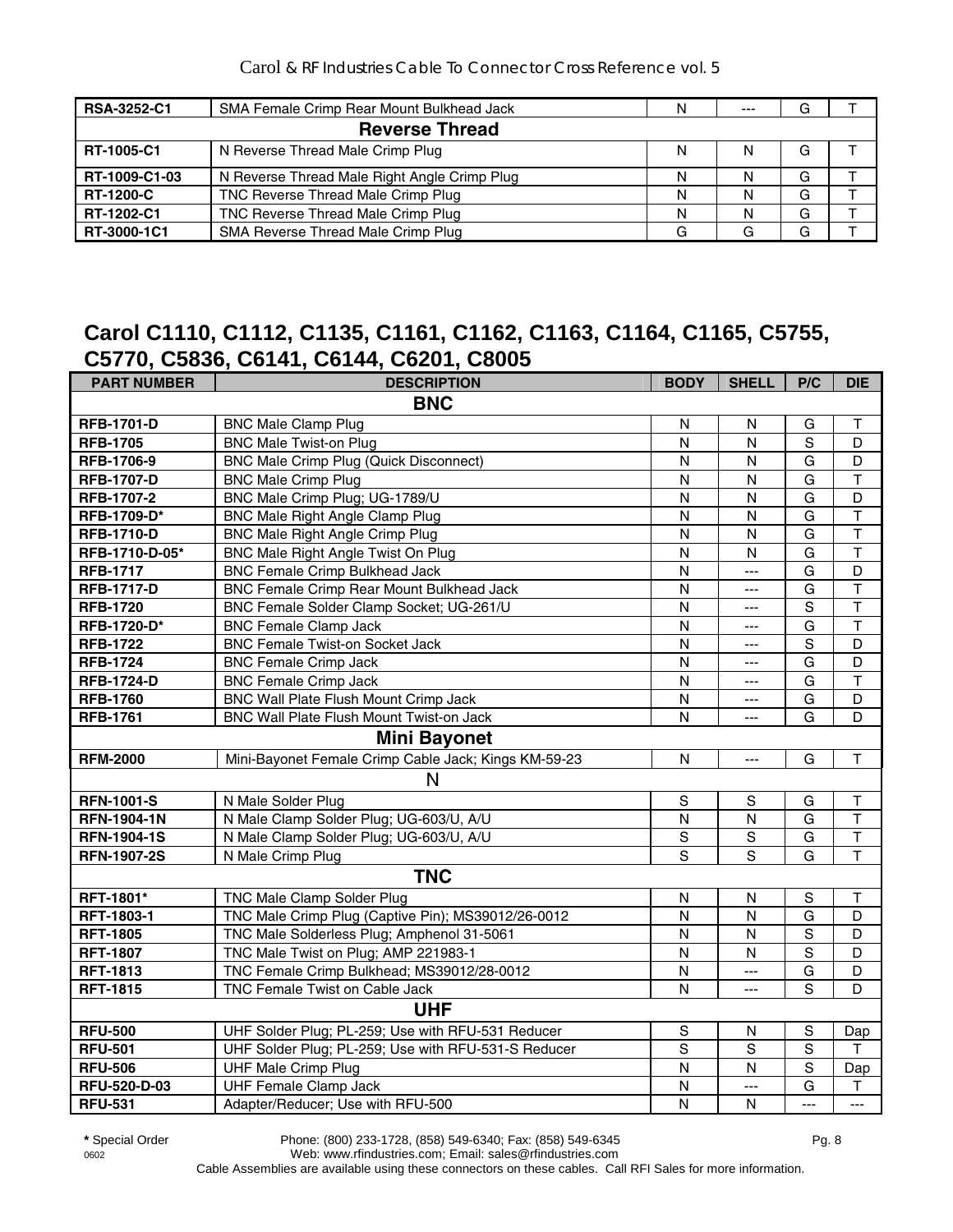| <b>RFU-531-S</b>  | Adapter/Reducer; Use with RFU-501     | $---$ |       | $--$ | $---$ |  |  |  |
|-------------------|---------------------------------------|-------|-------|------|-------|--|--|--|
| <b>RFU-531-Z*</b> | Adapter/Reducer; Use with RFU-501     | $--$  | S     | $--$ | $---$ |  |  |  |
| <b>Mini-UHF</b>   |                                       |       |       |      |       |  |  |  |
| <b>RFU-601-5</b>  | Mini-UHF Female Crimp Jack            | N     | $---$ | S    |       |  |  |  |
|                   | <b>MHV</b>                            |       |       |      |       |  |  |  |
| <b>RHV-100-D</b>  | Medium High Voltage Male Clamp Plug   | N     | N     | G    |       |  |  |  |
| <b>RHV-106-D</b>  | Medium High Voltage Male Crimp Plug   | N     | N     | G    |       |  |  |  |
| <b>RHV-124-D</b>  | Medium High Voltage Female Clamp Jack | N     | $---$ | G    |       |  |  |  |

## **Carol C1102, C1103, C1142, C5834, C5842, C5844, C8025, C8027**

| <b>PART NUMBER</b> | <b>DESCRIPTION</b>                               | <b>BODY</b> | <b>SHELL</b> | P/C | <b>DIE</b> |
|--------------------|--------------------------------------------------|-------------|--------------|-----|------------|
|                    | <b>BNC</b>                                       |             |              |     |            |
| <b>RFB-1707-D1</b> | <b>BNC Male Crimp Plug</b>                       | N           | N            |     |            |
| <b>RFB-1717-D1</b> | <b>BNC Female Crimp Rear Mount Bulkhead Jack</b> | N           | $---$        |     |            |

#### **Carol C3520**

| <b>PART NUMBER</b> | <b>DESCRIPTION</b>                               | <b>BODY</b> | <b>SHELL</b> | P/C | <b>DIE</b> |
|--------------------|--------------------------------------------------|-------------|--------------|-----|------------|
|                    | <b>BNC</b>                                       |             |              |     |            |
| <b>RFB-1707-D2</b> | <b>BNC Male Crimp Plug</b>                       | Ν           | Ν            | G   |            |
| <b>RFB-1717-D2</b> | <b>BNC Female Crimp Rear Mount Bulkhead Jack</b> | Ν           | $---$        | G   |            |

#### **Carol C3500**

| <b>PART NUMBER</b> | <b>DESCRIPTION</b>                               | <b>BODY</b> | <b>SHELL</b> | P/C | <b>DIE</b> |
|--------------------|--------------------------------------------------|-------------|--------------|-----|------------|
|                    | <b>BNC</b>                                       |             |              |     |            |
| <b>RFB-1707-D3</b> | <b>BNC Male Crimp Plug</b>                       | N           | N            |     |            |
| <b>RFB-1717-D3</b> | <b>BNC Female Crimp Rear Mount Bulkhead Jack</b> | N           | $---$        |     |            |

# **Carol C0990, C1109, C1113, C1152, C1154, C1176, C6161, C6178, C6179**

| <b>PART NUMBER</b>  | <b>DESCRIPTION</b>                               | <b>BODY</b> | <b>SHELL</b> | P/C | <b>DIE</b> |  |  |  |
|---------------------|--------------------------------------------------|-------------|--------------|-----|------------|--|--|--|
|                     | <b>BNC</b>                                       |             |              |     |            |  |  |  |
| <b>RFB-1101-1EN</b> | BNC Male Clamp Solder Plug; UG-959A/U            | N           | N            | G   | D          |  |  |  |
| <b>7/16 Din</b>     |                                                  |             |              |     |            |  |  |  |
| <b>RFD-1600-2-E</b> | Male Clamp Combination Connector                 | S           | S            | S   | т          |  |  |  |
| <b>RFD-1605-2-E</b> | Male Crimp Combination Connector                 | S           | S            | S   |            |  |  |  |
| RFD-1625-2-E        | Female Clamp Combination Connector               | S           | ---          | S   |            |  |  |  |
| RFD-1630-2-E        | Female Crimp Combination Connector               | S           | ---          | S   |            |  |  |  |
| RFD-1641-2-E*       | Female 4 Hole Flange Clamp Combination Connector | S           | ---          | S   | т          |  |  |  |
| RFD-1642-2-E*       | Female 4 Hole Flange Crimp Combination Connector | S           | ---          | S   |            |  |  |  |
|                     | N                                                |             |              |     |            |  |  |  |
| <b>RFN-1001-S</b>   | N Male Solder Plug                               | S           | S            | G   |            |  |  |  |
| <b>RFN-1002-1N</b>  | N Male Solder Clamp Plug                         | N           | N            | G   | т          |  |  |  |
| <b>RFN-1002-1S</b>  | N Male Solder Clamp Plug                         | S           | S            | G   |            |  |  |  |
| <b>RFN-1006-3E</b>  | N Male Crimp Plug; UG-1681/U                     | S           | S            | G   |            |  |  |  |

**\*** Special Order Phone: (800) 233-1728, (858) 549-6340; Fax: (858) 549-6345 Pg. 9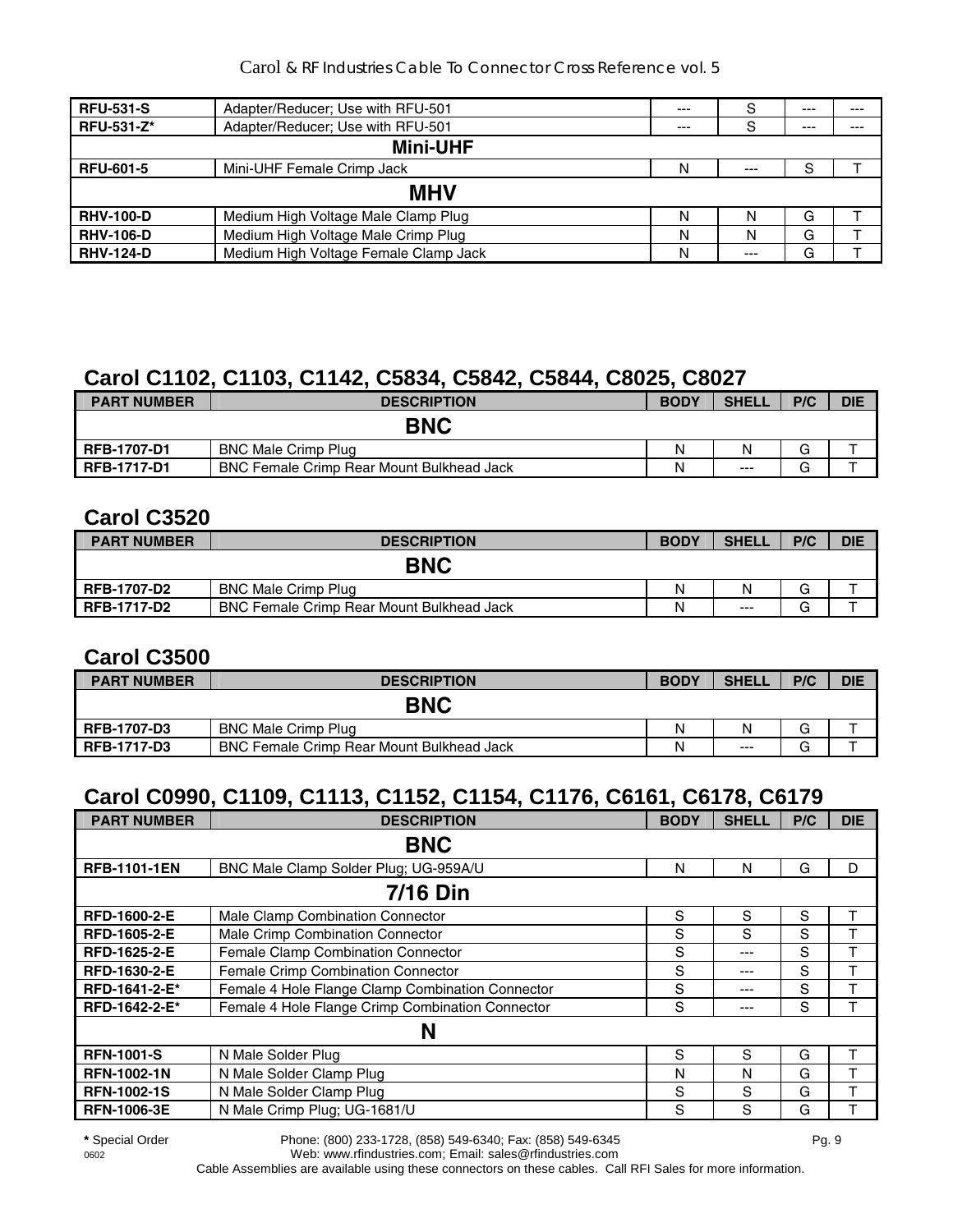| <b>RFN-1008-3E</b> | N Male Right Angle Clamp Plug                                            | S           | S            | G   | т          |  |  |  |  |  |
|--------------------|--------------------------------------------------------------------------|-------------|--------------|-----|------------|--|--|--|--|--|
| <b>RFN-1009-3E</b> | N Male Right Angle Crimp Plug                                            | S           | S            | G   | T          |  |  |  |  |  |
| RFN-1021-7*        | N Female 4-Hole Flange Panel Mount Clamp                                 | S           | ---          | G   | Т          |  |  |  |  |  |
| <b>RFN-1024-1</b>  | N Female Cable Clamp Jack; UG-23D/U, F/U                                 | S           | ---          | G   | T          |  |  |  |  |  |
| <b>RFN-1028</b>    | N Female Crimp Jack                                                      | S           | ---          | G   | т          |  |  |  |  |  |
|                    | <b>TNC</b>                                                               |             |              |     |            |  |  |  |  |  |
| <b>RFT-1218-E*</b> | TNC Male Right Angle Crimp Plug                                          | N           | N            | G   | т          |  |  |  |  |  |
| <b>RFT-1219-E</b>  | TNC Male Right Angle Clamp Plug                                          | N           | N            | G   | т          |  |  |  |  |  |
|                    | <b>UHF</b>                                                               |             |              |     |            |  |  |  |  |  |
| <b>RFU-500</b>     | UHF Solder Plug; PL-259                                                  | S           | N            | S   | Dap        |  |  |  |  |  |
| <b>RFU-501</b>     | UHF Solder Plug; PL-259                                                  | S           | S            | S   | Т          |  |  |  |  |  |
| <b>RFU-503</b>     | UHF Male, Waterproof Plug (w/ Silicon Rubber O-Rings / Seals);<br>PL-259 | N           | N            | S   | T          |  |  |  |  |  |
| <b>RFU-507</b>     | <b>UHF Male Crimp Plug</b>                                               | N           | N            | S   | Dap        |  |  |  |  |  |
| <b>RFU-507-S</b>   | <b>UHF Male Crimp Plug</b>                                               | S           | S            | S   | Dap        |  |  |  |  |  |
| <b>PART NUMBER</b> | <b>DESCRIPTION</b>                                                       | <b>BODY</b> | <b>SHELL</b> | P/C | <b>DIE</b> |  |  |  |  |  |
| <b>RFU-507-ST</b>  | <b>UHF Male Crimp Plug</b>                                               | S           | S            | S   | Т          |  |  |  |  |  |
| <b>RFU-520-1E</b>  | UHF Female Cable Clamp Jack                                              | N           | ---          | S   | T          |  |  |  |  |  |
|                    | <b>MHV</b>                                                               |             |              |     |            |  |  |  |  |  |
| <b>RHV-100-E</b>   | Medium High Voltage Male Clamp Plug                                      | N           | N            | G   | т          |  |  |  |  |  |

## **Carol C1190, C1191, C1192, C6181, C6182**

| <b>PART NUMBER</b> | <b>DESCRIPTION</b>                        | <b>BODY</b> | <b>SHELL</b> | P/C | <b>DIE</b> |
|--------------------|-------------------------------------------|-------------|--------------|-----|------------|
|                    | <b>BNC</b>                                |             |              |     |            |
| <b>RFB-1701-G</b>  | <b>BNC Male Clamp Plug</b>                | N           | N            | S   |            |
| <b>RFB-1707-G</b>  | <b>BNC Male Crimp Plug</b>                | Ν           | N            | G   |            |
| <b>RFB-1708</b>    | <b>BNC Male Crimp Plug</b>                | Ν           | N            | G   | D          |
| <b>RFB-1708-1T</b> | BNC Male Crimp Plug (Dbl. Shield)         | S           | N            | G   |            |
| <b>RFB-1710-G</b>  | <b>BNC Male Right Angle Crimp Plug</b>    | Ν           | N            | G   |            |
| <b>RFB-1717-G</b>  | BNC Female Crimp Rear Mount Bulkhead Jack | N           | $---$        | G   |            |
| <b>RFB-1724-G</b>  | <b>BNC Female Crimp Jack</b>              | N           | $---$        | G   |            |
|                    | N                                         |             |              |     |            |
| <b>RFN-1907-1G</b> | N Male Crimp Plug                         | S           | S            | G   |            |

# **Carol C1180, C1198, C1199, C5015**

| <b>PART NUMBER</b>  | <b>DESCRIPTION</b>                                              | <b>BODY</b> | <b>SHELL</b> | P/C | <b>DIE</b> |  |  |  |  |
|---------------------|-----------------------------------------------------------------|-------------|--------------|-----|------------|--|--|--|--|
|                     | <b>BNC</b>                                                      |             |              |     |            |  |  |  |  |
| <b>RFB-1101-1SI</b> | <b>BNC Male Clamp Plug</b>                                      | S           | S            | G   | т          |  |  |  |  |
|                     | <b>7/16 Din</b>                                                 |             |              |     |            |  |  |  |  |
| <b>RFD-1600-2-E</b> | 7/16 Din Male Clamp Plug Combo Straight or Right Angle          | S           | S            | S   | т          |  |  |  |  |
| <b>RFD-1604-21</b>  | 7/16 Din Male Crimp Plug Combo Straight or Right Angle          | S           | S            | S   |            |  |  |  |  |
| <b>RFD-1605-2-E</b> | 7/16 Din Male Crimp Plug Combo Straight or Right Angle          | S           | S            | S   |            |  |  |  |  |
| RFD-1625-2-E        | 7/16 Din Female Clamp Jack Combo Straight or Right Angle        | S           | ---          | S   | т          |  |  |  |  |
| RFD-1630-2-E        | 7/16 Din Female Clamp Jack Combo Straight or Right Angle        | S           | ---          | S   | т          |  |  |  |  |
| RFD-1641-2-E*       | 7/16 Din 4 Hole Flange Clamp Jack Combo Straight or Right Angle | S           | ---          | S   | т          |  |  |  |  |
| RFD-1642-2-E*       | 7/16 Din 4 Hole Flange Crimp Jack Combo Straight or Right Angle | S           | ---          | S   |            |  |  |  |  |
|                     | N                                                               |             |              |     |            |  |  |  |  |
| <b>RFN-1001-S</b>   | N Male Solder Plug                                              | S           | S            | G   | т          |  |  |  |  |
| <b>RFN-1002-1SI</b> | N Male Solder Clamp Plug                                        | S           | S            | G   |            |  |  |  |  |

**\*** Special Order Phone: (800) 233-1728, (858) 549-6340; Fax: (858) 549-6345 Pg. 10

Web: www.rfindustries.com; Email: sales@rfindustries.com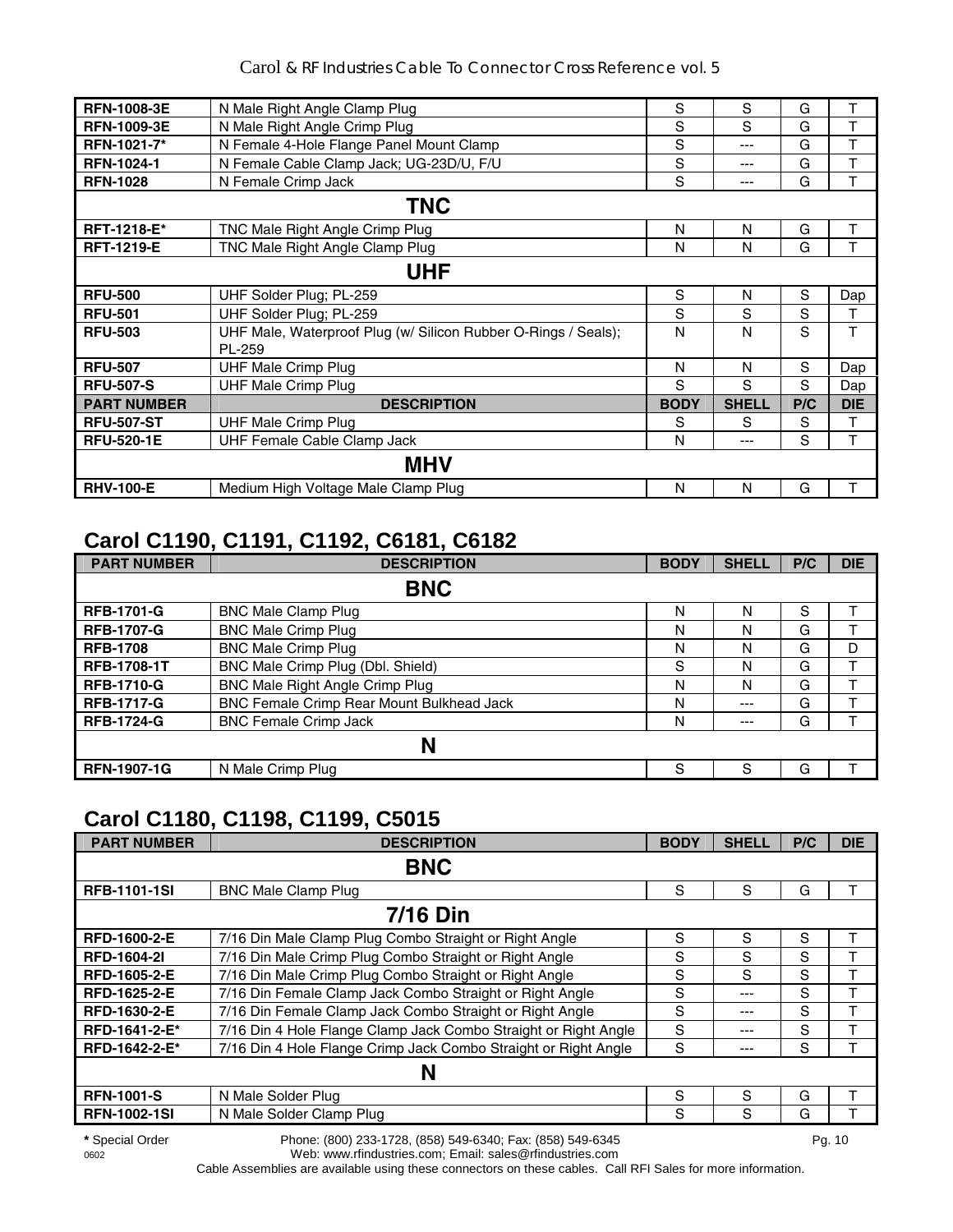| <b>RFN-1006-31</b>  | N Male Crimp Plug; UG-1681/U                             | S           | S            | G   | т          |
|---------------------|----------------------------------------------------------|-------------|--------------|-----|------------|
| <b>RFN-1009-31</b>  | N Male Right Angle Crimp Plug                            | S           | S            | G   | T          |
| <b>RFN-1024-1SI</b> | N Female Cable Clamp Jack; UG-23D/U, F/U                 | S           | ---          | G   | T          |
| <b>RFN-1028-SI</b>  | N Female Crimp Cable Jack; UG-1688/U                     | S           | ---          | G   | T          |
|                     | <b>TNC</b>                                               |             |              |     |            |
| <b>RFT-1201-I*</b>  | TNC Male Clamp Plug                                      | N           | N            | G   | T          |
| <b>RFT-1201-SI</b>  | TNC Male Clamp Plug                                      | S           | S            | G   | Т          |
| <b>RFT-1214-I</b>   | TNC Female Clamp Jack                                    | N           | ---          | G   | T          |
|                     | <b>UHF</b>                                               |             |              |     |            |
| <b>RFU-500</b>      | <b>UHF Male Solder Plug</b>                              | S           | N            | S   | Dap        |
| <b>RFU-501</b>      | <b>UHF Male Solder Plug</b>                              | S           | S            | S   | т          |
| <b>RFU-503</b>      | UHF Male Clamp Plug, Waterproof w/Silicon Rubber O-Rings | N           | N            | S   | T          |
| <b>RFU-507-SI</b>   | <b>UHF Male Crimp Plug</b>                               | S           | S            | S   | $\top$     |
| <b>RFU-520-I*</b>   | <b>UHF Female Clamp Jack</b>                             | N           | ---          | S   | T          |
|                     | <b>Reverse Polarity</b>                                  |             |              |     |            |
| RP-1006-3I          | N Reverse Polarity Male Crimp Plug                       | N           | N            | G   | T          |
| <b>RP-1028-I</b>    | N Reverse Polarity Female Crimp Jack                     | N           | N            | G   | T          |
| <b>PART NUMBER</b>  | <b>DESCRIPTION</b>                                       | <b>BODY</b> | <b>SHELL</b> | P/C | <b>DIE</b> |
| <b>RP-1202-I</b>    | TNC Reverse Polarity Male Crimp Plug                     | N           | ---          | G   | т          |
| <b>RP-1216-I</b>    | TNC Reverse Polarity Female Crimp Jack                   | N           | ---          | G   | T          |
| <b>RP-3000-I</b>    | SMA Reverse Polarity Male Crimp Plug                     | N           | N            | G   | T          |
|                     | <b>SMA</b>                                               |             |              |     |            |
| <b>RSA-3000-I</b>   | SMA Male Crimp Plug                                      | N           | N            | G   | Τ          |

#### **Carol C5761, C5774, C5775, C5776, C5777, C5802, C5804, C5814, C5820, C5822, C5824, C5826**

| <b>PART NUMBER</b> | <b>DESCRIPTION</b>                               | <b>BODY</b> | <b>SHELL</b> | P/C | <b>DIE</b> |  |  |  |  |
|--------------------|--------------------------------------------------|-------------|--------------|-----|------------|--|--|--|--|
| <b>BNC</b>         |                                                  |             |              |     |            |  |  |  |  |
| <b>RFB-1707-Q</b>  | <b>BNC Male Crimp Plug</b>                       | N           |              | G   |            |  |  |  |  |
| <b>RFB-1710-Q</b>  | BNC Male Right Angle Crimp Plug                  | N           | Ν            | G   |            |  |  |  |  |
| <b>RFB-1717-Q</b>  | <b>BNC Female Crimp Rear Mount Bulkhead Jack</b> | N           | $---$        | G   |            |  |  |  |  |
| <b>RFB-1724-Q</b>  | <b>BNC Female Crimp Jack</b>                     | N           | $--$         | G   |            |  |  |  |  |
| <b>TNC</b>         |                                                  |             |              |     |            |  |  |  |  |
| <b>RFT-1803-Q</b>  | TNC Male Crimp Plug                              | N           | Ν            | G   |            |  |  |  |  |

#### **Carol C3521, C3523, C5760**

| <b>PART NUMBER</b> | <b>DESCRIPTION</b>         | <b>BODY</b> | <b>SHELL</b> | P/C                           | <b>DIE</b> |
|--------------------|----------------------------|-------------|--------------|-------------------------------|------------|
|                    | <b>BNC</b>                 |             |              |                               |            |
| <b>RFB-1707-Q1</b> | <b>BNC Male Crimp Plug</b> | N           |              | $\overline{\phantom{0}}$<br>G |            |

## **Carol C5011, C5025, C5029, C5034, C5039, C5041, C5043**

| <b>PART NUMBER</b> | <b>DESCRIPTION</b>                               | <b>BODY</b> | <b>SHELL</b> | P/C | <b>DIE</b> |  |
|--------------------|--------------------------------------------------|-------------|--------------|-----|------------|--|
| <b>BNC</b>         |                                                  |             |              |     |            |  |
| <b>RFB-1707-R</b>  | <b>BNC Male Crimp Plug</b>                       | N           | N            | G   |            |  |
| <b>RFB-1710-R</b>  | <b>BNC Male Right Angle Crimp Plug</b>           | N           |              | G   |            |  |
| <b>RFB-1717-R</b>  | <b>BNC Female Crimp Rear Mount Bulkhead Jack</b> | N           | $---$        | G   |            |  |
| <b>RFB-1724-R</b>  | <b>BNC Female Crimp Jack</b>                     | N           | $---$        | G   |            |  |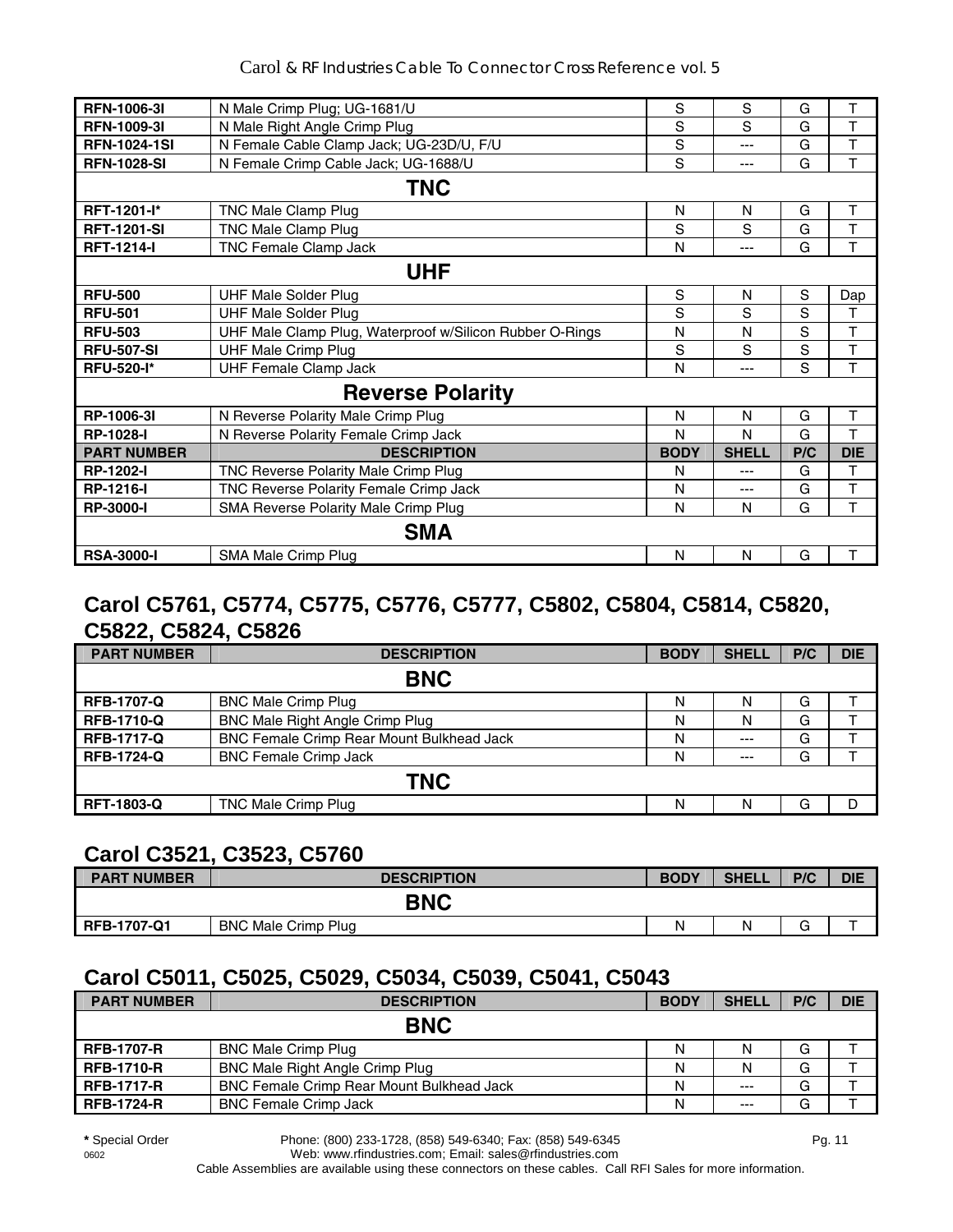## **Carol 1160**

| <b>PART NUMBER</b> | <b>DESCRIPTION</b>         | <b>BODY</b> | <b>SHELL</b> | P/C    | <b>DIE</b> |
|--------------------|----------------------------|-------------|--------------|--------|------------|
|                    | <b>BNC</b>                 |             |              |        |            |
| <b>RFB-1707-R1</b> | <b>BNC Male Crimp Plug</b> | N           | N            | $\sim$ |            |

#### **Carol C1158**

| <b>PART NUMBER</b>     | <b>DESCRIPTION</b>                        | <b>BODY</b> | <b>SHELL</b> | P/C | <b>DIE</b> |
|------------------------|-------------------------------------------|-------------|--------------|-----|------------|
|                        | <b>BNC</b>                                |             |              |     |            |
| <b>RFB-1707-S1</b>     | <b>BNC Male Crimp Plug</b>                | N           | N            | G   | т          |
| <b>RFB-1710-S1</b>     | <b>BNC Male Right Angle Crimp Plug</b>    | N           | N            | G   |            |
| <b>RFB-1717-S1</b>     | BNC Female Crimp Rear Mount Bulkhead Jack | N           | ---          | G   |            |
| <b>RFB-1724-S1</b>     | <b>BNC Female Crimp Jack</b>              | N           | ---          | G   | т          |
|                        | Mini-SMB 75 Ohm                           |             |              |     |            |
| <b>RSB-200-1-179DS</b> | Mini-SMB Crimp Plug                       | G           | ---          | G   | т          |
| <b>RSB-210-1-179DS</b> | Mini-SMB Right Angle Crimp Plug           | G           | ---          | G   | т          |
| <b>RSB-220-1-179DS</b> | Mini-SMB Crimp Jack                       | G           | ---          | G   | т          |
| <b>PART NUMBER</b>     | <b>DESCRIPTION</b>                        | <b>BODY</b> | <b>SHELL</b> | P/C | <b>DIE</b> |
| RSB-221-1-179DS        | Mini-SMB Crimp Jack                       | G           | ---          | G   | т          |
|                        | SMB 75 Ohm                                |             |              |     |            |
| <b>RSB-300-1-179DS</b> | SMB Crimp Plug                            | G           | ---          | G   |            |
| <b>RSB-301-179DS</b>   | SMB Crimp Plug, with Locking Shell        | N           | ---          | G   |            |
| <b>RSB-310-1-179DS</b> | SMB Right Angle Crimp Plug                | G           | ---          | G   |            |

## **Carol C1108**

| <b>PART NUMBER</b>  | <b>DESCRIPTION</b>                                        | <b>BODY</b> | <b>SHELL</b> | P/C | <b>DIE</b>  |  |
|---------------------|-----------------------------------------------------------|-------------|--------------|-----|-------------|--|
| <b>BNC</b>          |                                                           |             |              |     |             |  |
| <b>RFB-1101-1X</b>  | BNC Male Clamp Solder Plug; UG-959A/U                     | N           | N            | G   | D           |  |
| <b>RFB-1107-1X</b>  | <b>BNC Male Crimp Plug</b>                                | N           | N            | G   | D           |  |
| <b>RFB-1110-X</b>   | BNC Male R/A Crimp Plug                                   | N           | N            | G   | T           |  |
| <b>RFB-1124-1X</b>  | <b>BNC Female Crimp Jack</b>                              | N           | ---          | G   | D           |  |
| <b>7/16 Din</b>     |                                                           |             |              |     |             |  |
| RFD-1600-2-X        | 7/16 Din Male Clamp Plug Combo Straight or Right Angle    | S           | S            | S   | Т           |  |
| RFD-1605-2-X        | 7/16 Din Male Crimp Plug Combo Straight or Right Angle    | S           | S            | S   | T           |  |
| RFD-1625-2-X        | 7/16 Din Female Clamp Jack Combo Straight or Right Angle  | S           | ---          | S   | T           |  |
| RFD-1630-2-X        | 7/16 Din Female Crimp Jack Combo Straight or Right Angle  | S           | ---          | S   | T           |  |
| RFD-1641-2-X*       | 7/16 Din Female 4 Hole Flange Clamp Combo Straight or R/A | S           | ---          | S   | T           |  |
| <b>FME</b>          |                                                           |             |              |     |             |  |
| <b>RFE-6050-X</b>   | FME Female Crimp Jack                                     | N           | ---          | G   | T           |  |
| N                   |                                                           |             |              |     |             |  |
| <b>RFN-1001-S</b>   | N Male Solder Plug                                        | S           | S            | G   | T           |  |
| <b>RFN-1004-1SX</b> | N Male Clamp Plug                                         | S           | S            | G   | T           |  |
| <b>RFN-1007-2SX</b> | N Male Crimp Plug                                         | S           | S            | G   | $\mathsf T$ |  |
| <b>RFN-1009-X*</b>  | N Male Right Angle Crimp Plug                             | S           | S            | G   | T           |  |
| RFN-1009-X-04       | N Male Right Angle Crimp Plug                             | N           | N            | G   | T           |  |
| <b>RFN-1026-1X</b>  | N Female Clamp Jack                                       | S           | ---          | G   | $\mathsf T$ |  |
| <b>RFN-1029-SX</b>  | N Female Crimp Jack                                       | S           | ---          | G   | T           |  |
| <b>TNC</b>          |                                                           |             |              |     |             |  |